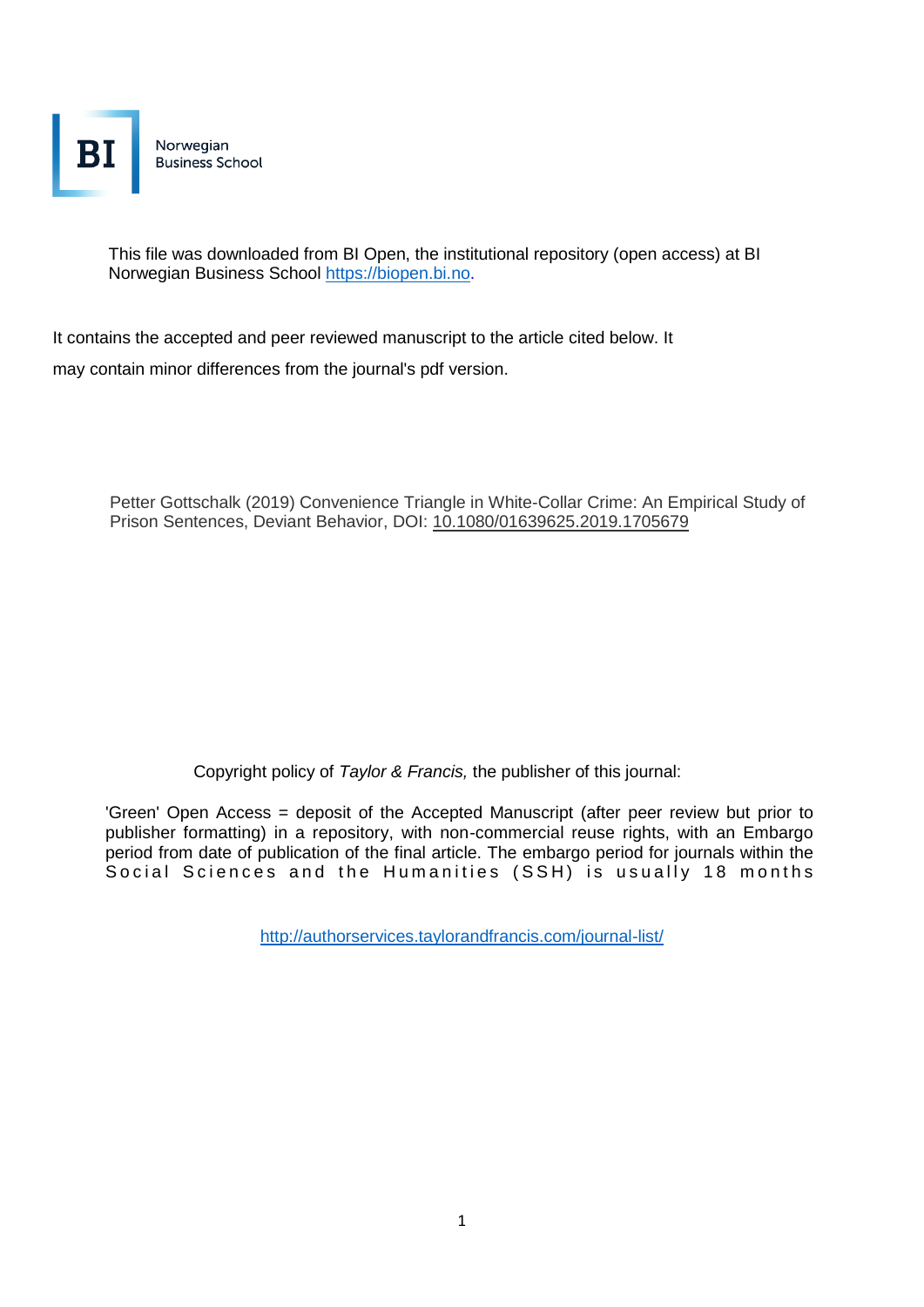# **Convenience Triangle in White-Collar Crime: An Empirical Study of Prison Sentences**

# **Petter Gottschalk**

Department of Leadership and Organizational Behavior BI Norwegian Business School Nydalsveien 37 0484 Oslo Norway +4746410716 [petter.gottschalk@bi.no](mailto:petter.gottschalk@bi.no)

# ABSTRACT

The theory of convenience suggests that the likelihood of white-collar offences is dependent on financial motives, organizational opportunities, and personal willingness to commit and conceal financial crime in an occupational setting. The convenience triangle suggests that motives, opportunities, and willingness can reinforce each other to commit and conceal crime. While developing research hypotheses both for the extent of criminogenity and for interactions in the triangle, this research has failed in identifying empirical sources to test suggested hypotheses. Instead, we derive and interpret data from 408 convicted white-collar offenders into intentions to commit financial crime. Given this transformation of data from court documents and media reports, we find support for all three hypotheses regarding motive, opportunity, and willingness as predictors of white-collar crime intentions.

*Keywords*: White-collar crime; convenience theory; research hypotheses; media reports; court documents.

**Petter Gottschalk** is professor in the department of leadership and organizational behavior at BI Norwegian Business School in Oslo Norway. After completing his education at Technische Universität Berlin, Dartmouth College, MIT, and Henley Management College, he took on executive positions in technology enterprises for twenty years before joining academics. Dr. Gottschalk has published extensively on knowledge management, intelligence strategy, police investigations, white-collar crime, and fraud examinations. He lectured at Henry C. Lee College of Criminal Justice, University of New Haven in 2015 and at the Department of Criminal Justice, University of Cincinnati in 2018.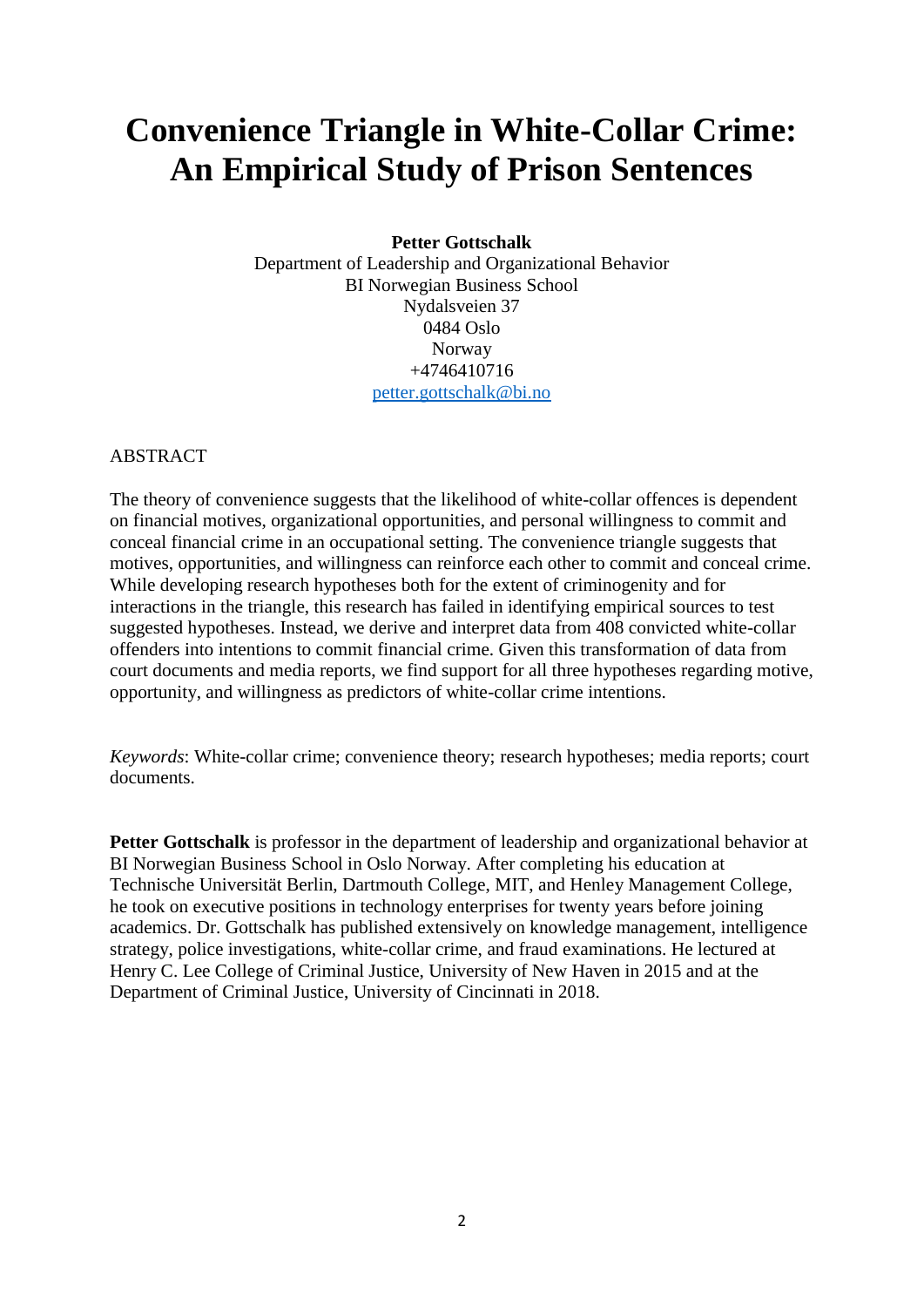# **Convenience Triangle in White-Collar Crime: An Empirical Study of Prison Sentences**

## **INTRODUCTION**

White-collar crime is financial crime committed in an organizational setting where offenders have legitimate access to resources to commit and conceal crime (Sutherland 1983). The theory of convenience is suited to define and describe the white-collar crime phenomenon (Chan and Gibbs 2020; Gottschalk 2017; Hansen 2020; Vasiu and Podgor 2019). The theory suggests that white-collar misconduct and crime occurs when there is a financial motive benefitting the individual or the organization, an organizational opportunity to commit and conceal crime, and a personal willingness for deviant behavior (Gottschalk 2019). The convenience triangle for white-collar crime has similarities with the fraud triangle (Cressey 1972), which suggests three conditions for fraud: (1) incentives and pressures, (2) opportunities, and (3) attitudes and rationalization. However, there are two distinct differences. First, convenience is a relative concept, indicating that offenders have the option of alternative actions to reach their goals that do not represent illegitimate behavior. Second, it is in the organizational setting where offenders have access to resources so that opportunity arises to commit and conceal crime. While a street criminal tends to hide after an offense, a white-collar criminal tends to stay after having hidden the offense.

To understand white-collar crime from the perspective of convenience requires addressing the fact that people differ in their temporal orientation, including perceived scarcity, the degree to which they value time, and their sensitivity to time related issues. Convenience is the state of being able to proceed with something with little effort or difficulty, avoiding pain and strain (Mai and Olsen 2016). Convenience is savings in time and effort (Farquhar and Rowley 2009), as well as avoidance of pain and obstacles (Higgins 1997). Convenience is a relative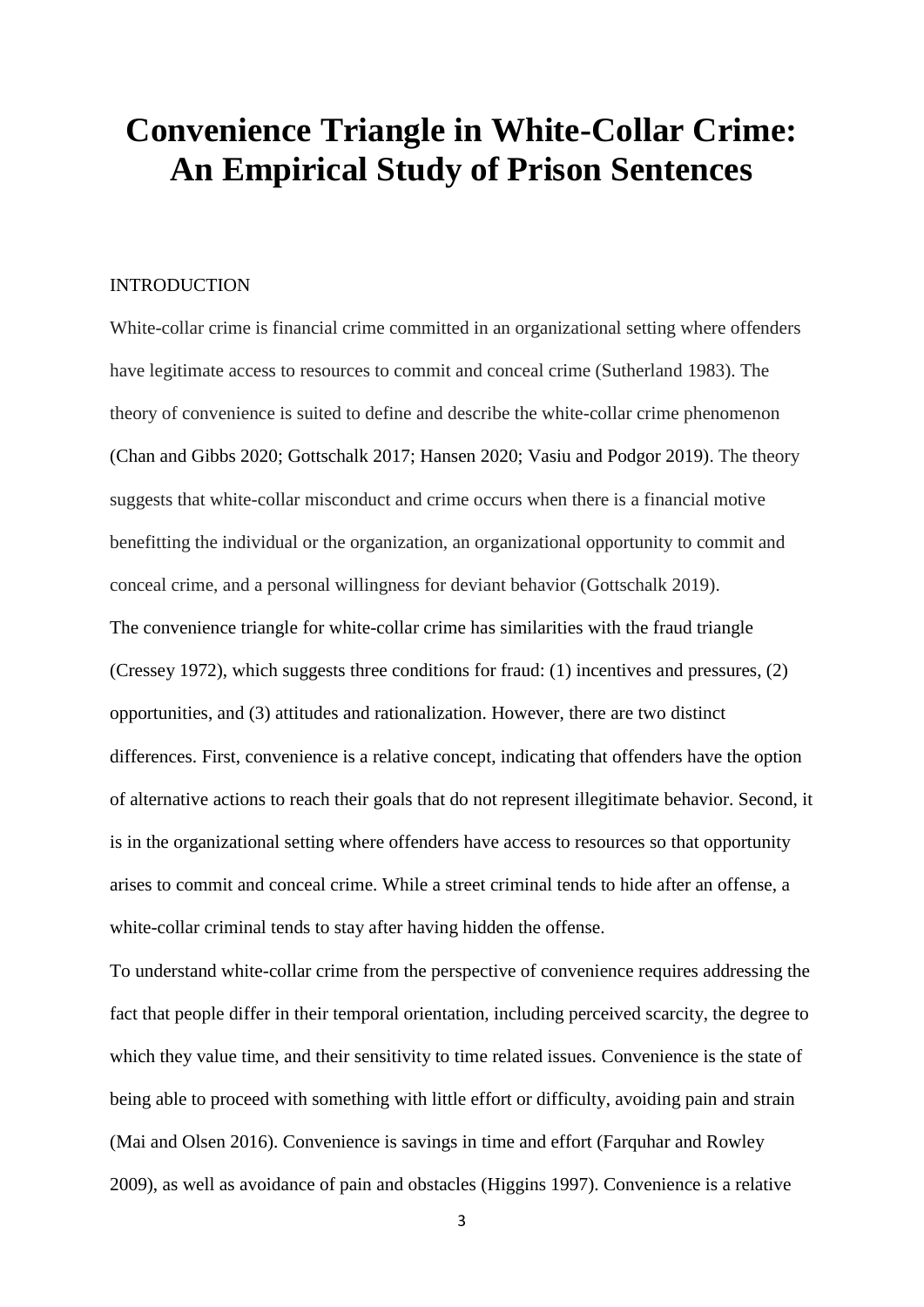concept concerned with the efficiency in time and effort as well as reduction in pain and solution to problems (Engdahl 2015). Convenience is an advantage in favor of a specific action to the detriment of alternative actions. White-collar offenders choose the most convenient path to reach their goals (Wikstrom, Mann, and Hardie 2018). Facing strain, greed or other situations, an illegal activity can represent a convenient solution

to a problem that the individual or the organization otherwise find difficult or even impossible to solve. Therefore, the desire for convenience varies among people, as there are individual level differences. Some people, who are already strained and face a problem, will essentially choose to solve that problem by engaging in crime. Convenience theory is about solving problems.

This article starts by a review of the literature regarding economical motive, organizational opportunity, and personal willingness to commit white-collar crime. Next, we present theoretical criminogenity and theoretical interactions based on convenience theory and develop research hypotheses accordingly. We present the research method, followed by a statistical analysis of 408 convicted white-collar offenders. In the discussion section, we attempt to apply data from convictions into causal relations from convenience theory.

#### ECONOMICAL MOTIVE

The financial motive is concerned with the desire for profit that offenders more conveniently achieve in illegal ways. The desire finds its causes in both incentives and pressures, and in possibilities and threats (Onna and Denkers 2019). Possibilities and incentives can emerge in the perspectives of profit-driven crime (Naylor 2003) and goal orientation (Dodge 2009; Jonnergård, Stafsudd, and Elg 2010), as well the American dream (Pratt and Cullen 2005; Schoepfer and Piquero 2006). Threats and pressures can be found in perspectives of strain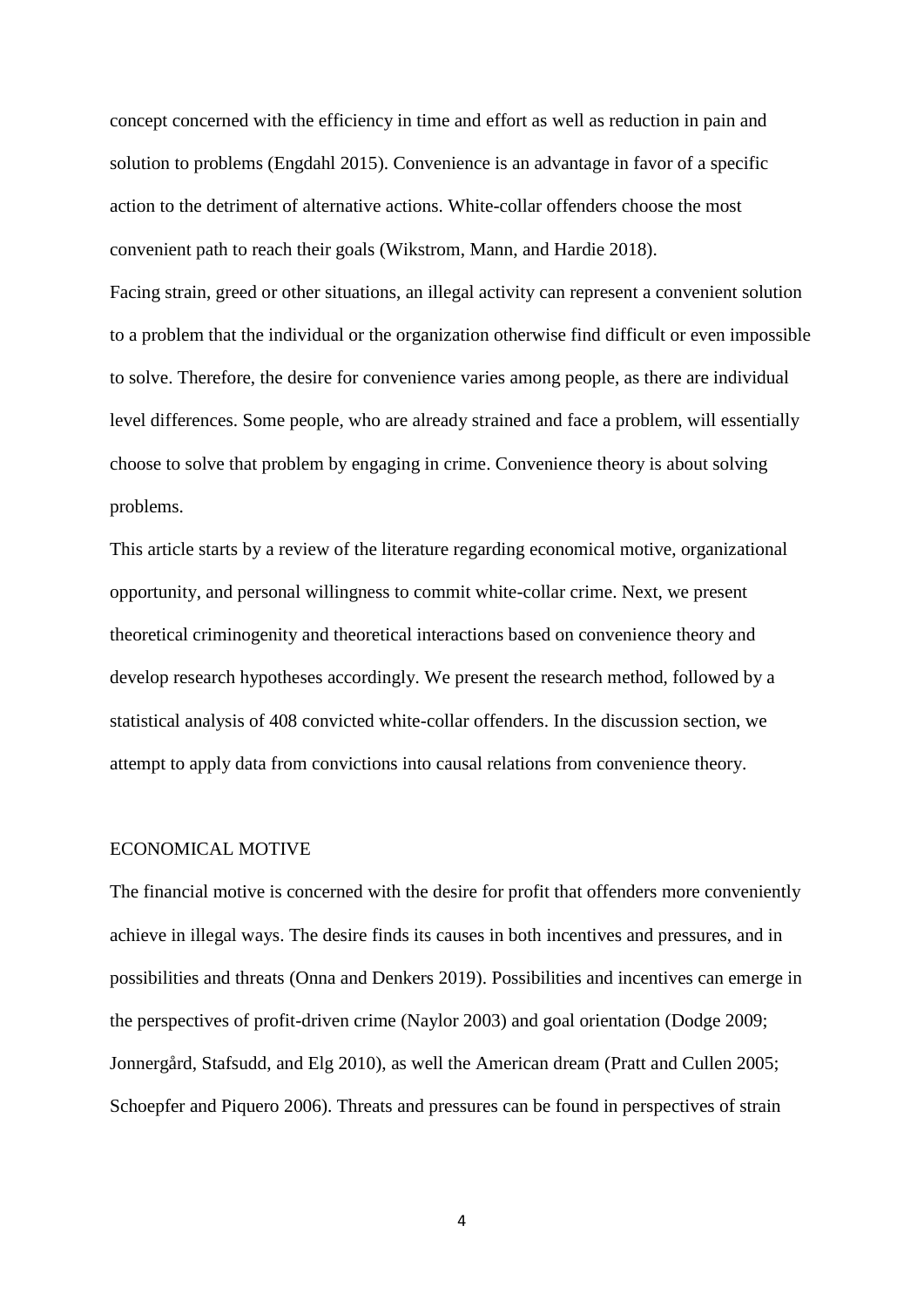(Froggio and Agnew 2007; Langton and Piquero 2007; Wood and Alleyne 2010) and fear of falling (Piquero 2012).

An interesting starting point is to look at Maslow's (1943) hierarchy of needs where illegal financial gain can make a difference when climbing in the pyramid. In addition to the hierarchy of needs, a number of factors can cause an economical motive to commit whitecollar crime:

- Business ends justify means in goal orientation (Jonnergård, Stafsudd, and Elg 2010)
- Desire to help others as social concern (Agnew 2014)
- Greed where nothing is ever enough (Goldstraw-White 2012)
- Removal of strain and pain (Langton and Piquero 2007)
- Fear of falling from position (Piquero 2012)
- The American dream of prosperity and success (Schoepfer and Piquero 2006)
- Usual way of business in markets with crime forces (Leonard and Weber 1970)
- Need for acclaim as a narcissist (Chatterjee and Pollock 2017)
- Mutual benefits in an exchange relationship (Huang and Knight 2017)

• Restore the perception of equity and equality (Leigh, Foole, Clark and Lewis 2010) In an empirical study in Germany, Cleff, Naderer and Volkert (2013) identified four motivational factors for white-collar crime. (1) The offender seeks recognition and esteem shown by others. The offender is typically a narcissistic visionary who seeks constant ego stroking from those around. They employ their professional success and money to glorify further their inflated self-image. (2) The offender seeks security and secure livelihood for the family. (3) The offender seeks fulfilment of social norms. (4) The offender suffers from hedonism where the pursuit of pleasure and intrinsic goods are the primary or most important goals of human life. A hedonist strives to maximize pleasure and a luxurious lifestyle.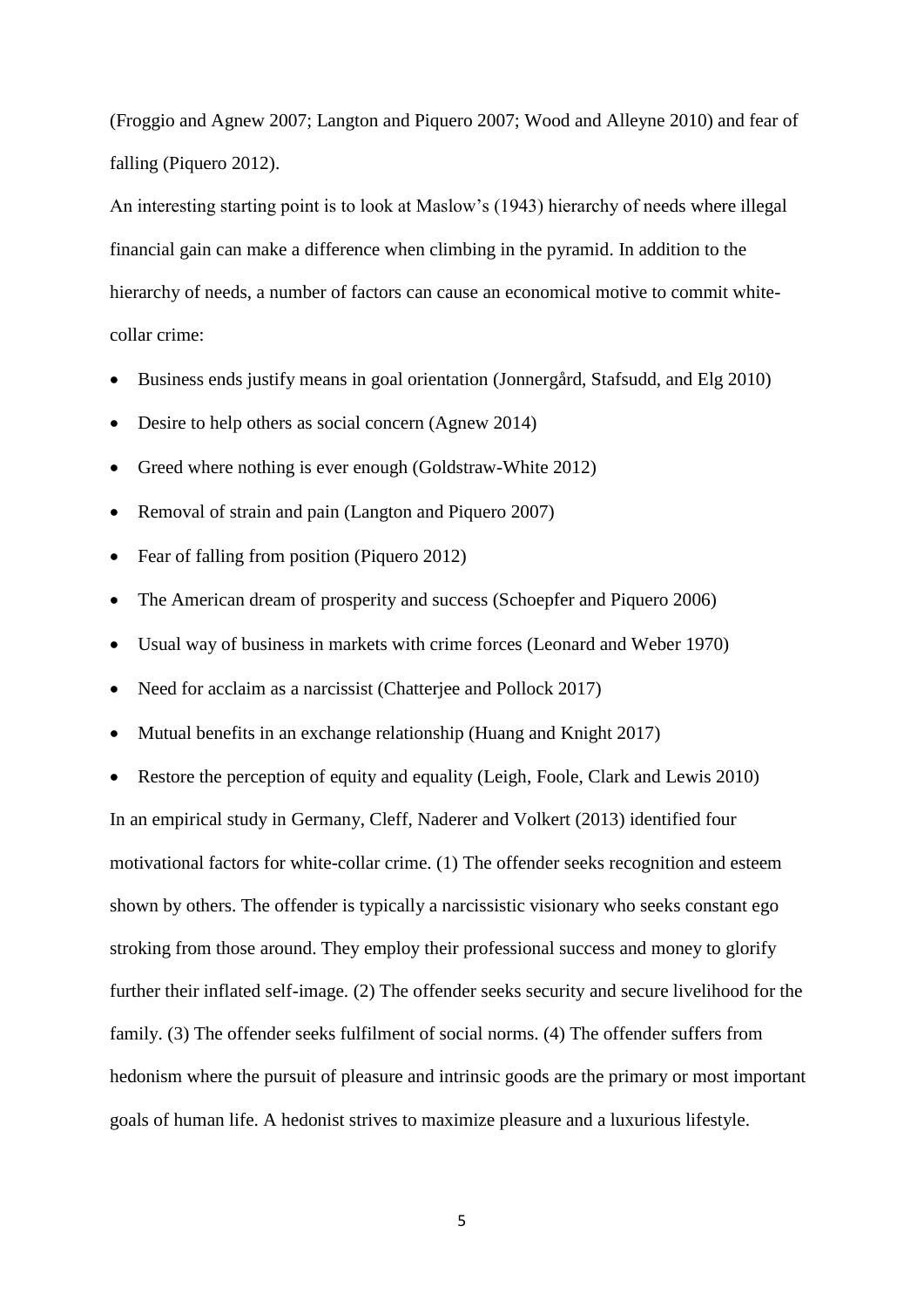The strain perspective has become one of the leading theoretical explanations for crime (Langton and Piquero 2007). Strain associated with potential collapse and bankruptcy of an enterprise can trigger tax evasion, corruption, and fraud. The strain perspective argues that a range of factors influence whether individuals cope with strains through crime (Thaxton and Agnew 2018: 888):

Criminal coping is said to be most likely among those with poor coping skills and resources, little social support, low social control, beliefs favorable to crime, criminal associates, and opportunities for crime.

The strain perspective emphasizes strains and stressors that increase the likelihood of crime, the negative emotions (including anger) resulting from those strains that create pressure for corrective action, and the factors that influence or condition the likelihood of criminal coping (Thaxton and Agnew 2018).

## ORGANIZATIONAL OPPORTUNITY

The organizational opportunity is concerned with illegal profit that seem more conveniently achieved in an organizational setting where the offender can enjoy power and influence based on position and trust. Opportunity suggests the ability to commit wrongdoing with the expectation that nobody will detect or report it, and the offender will not be punished (Schnatterly, Gangloff, and Tuschke 2018). Sutherland (1983) specifically focused on emphasizing the respectability of white-collar offenders, stating that persons of the upper socio-economic class commit all kinds of financial crime (Friedrichs, Schoultz, and Jordanoska 2018).

The perspective of principal and agent suggests that when a principal delegates tasks to an agent, the principal is often unable to control what the agent is doing. Agency problems occur when principal and agent have different risk willingness and different preferences, and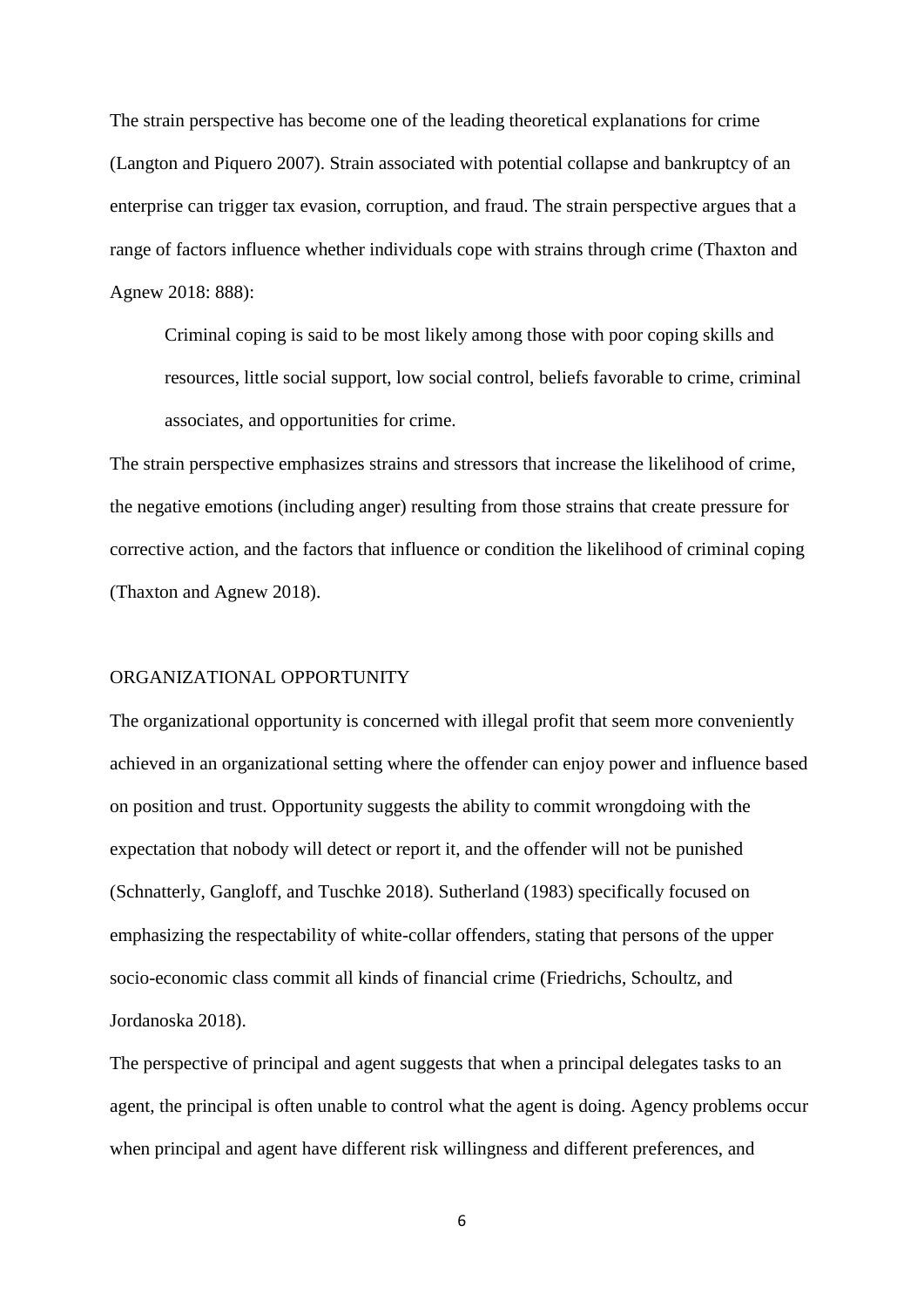knowledge asymmetry regarding tasks exists (Bosse and Phillips 2016; Chrisman, Chua, Kellermanns, and Chang 2007; Eisenhardt 1985; Pillay and Kluvers 2014; Williams 2008). In addition to the principal-agent perspective, a number of factors can explain organizational opportunity to commit and conceal financial crime by white-collar offenders:

- Institutional deterioration based on external legitimacy (Rodriguez, Uhlenbruck, and Eden 2005)
- Opportunity creation by entrepreneurship (Ramoglou and Tsang 2016)
- Legitimate access to premises (Benson and Simpson 2015)
- Specialized access in routine activity (Cohen and Felson 1979)
- Inability to control because of social disorganization (Hoffmann 2002)
- Language that people do not understand (Ferraro, Pfeffer, and Sutton 2015)
- Legitimate access to resources (Adler and Kwon 2002)
- Too big to fail, too powerful to jail (Pontell, Black, and Geis 2014)
- Blame game by misleading attribution (Eberly, Holley, Johnson, and Mitchell 2011)
- Interference and noise in crime signals (Karim and Siegel 1998)
- Sense-making of actions difficult for outsiders (Weick 1995)
- Costs exceed benefits for whistleblowers (Keil, Tiwana, Sainsbury, and Sneha 2010)
- Ethical climate conflict (Victor and Cullen 1988)
- Offender humor distraction (Yam, Christian, Wei, Liao, and Nai 2018)
- Power inequality (Patel and Cooper 2014)

Some of these factors can interact with each other. For example, principal-agent misfit can interact with institutional pressure as suggested by Aguilera, Judge and Terjesen (2018). While the principal-agent misfit is an internal contributor to the organizational opportunity structure, institutional pressure is an external contributor. External institutional forces can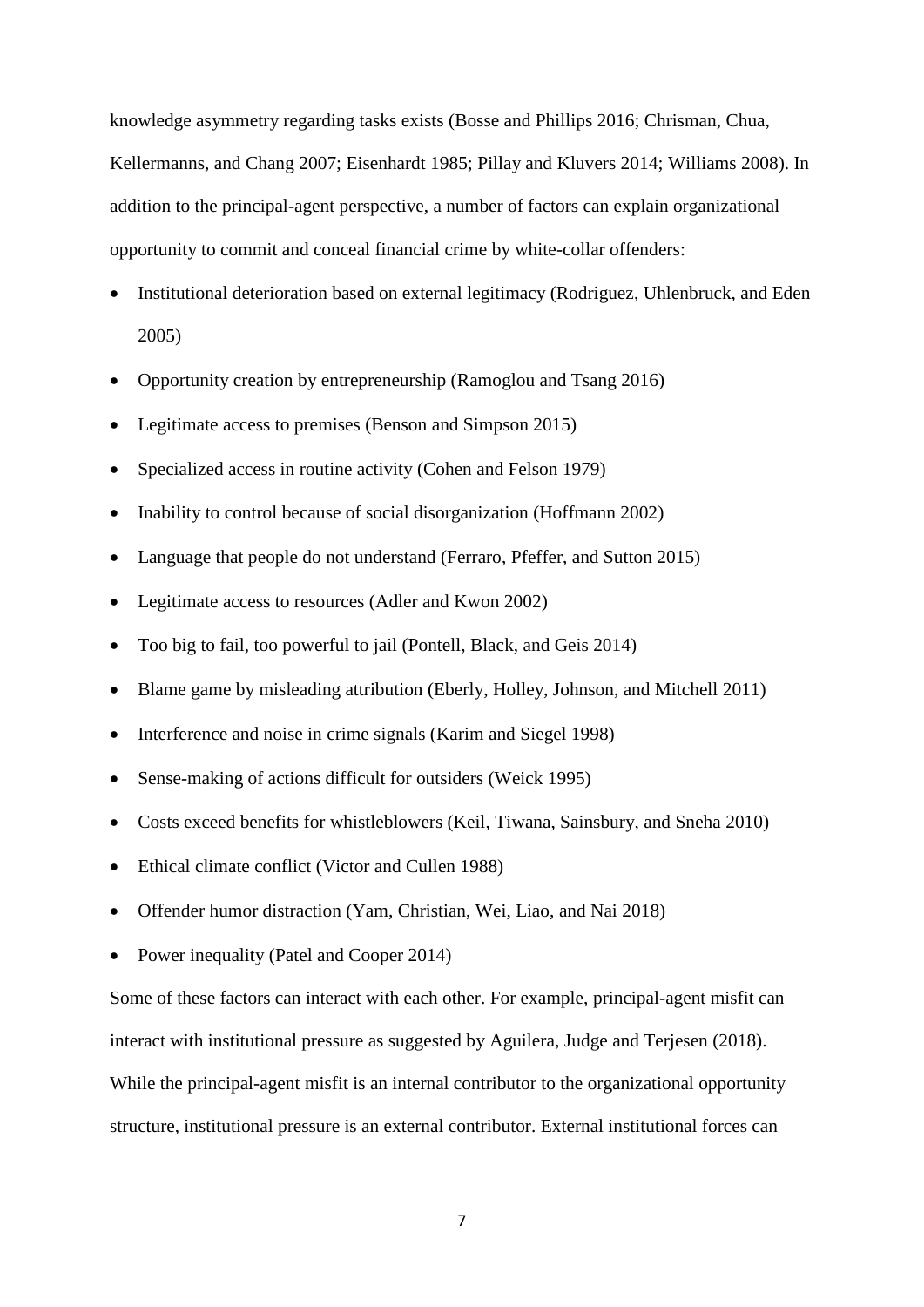influence organizational agency to create an improved opportunity structure for convenient white-collar crime.

Some of these factors may seem peculiar. For example, offender humor distraction as suggested by Yam, Christian, Wei, Liao, and Nai (2018) implies that potential white-collar offenders can influence the organizational opportunity structure by aggressive humor. Aggressive humor is a negatively directed style of humor that an individual caries out at the expense and detriment of one's relationships with others. It can be teasing with a humorous undertone, or it can be victimization of the receiver. It can be the opposite of self-irony, where the offender makes jokes about others and make them look ridiculous. The more aggressive an offender's style, the more a sense of humor will signal acceptability of norm violations for the offender. Aggressive humor is a form of hostile behavior.

### PERSONAL WILLINGNESS

Personal willingness for deviant behavior means willingness for individual actions that violate social norms, including formally enacted rules and informal nonconformity (Aguilera, Judge, and Terjesen 2018). The offender may explain the act of wrongdoing as morally justifiable (Schnatterly, Gangloff, and Tuschke 2018). By application of neutralization techniques (Sykes and Matza 1957), white-collar offenders deny responsibility, injury, and victim. They condemn the condemners. They claim appeal to higher loyalties and normality of action (Cohen 2001; Siponen and Vance 2010).

Some white-collar offenders are narcissists. Narcissists exhibit an unusual trust in themselves, believing that they are uniquely special and entitled to more benefits than are legitimately available to them (Ouimet 2010). A particular version of narcissism is narcissistic identification with the organization, where the offender sees little or no difference between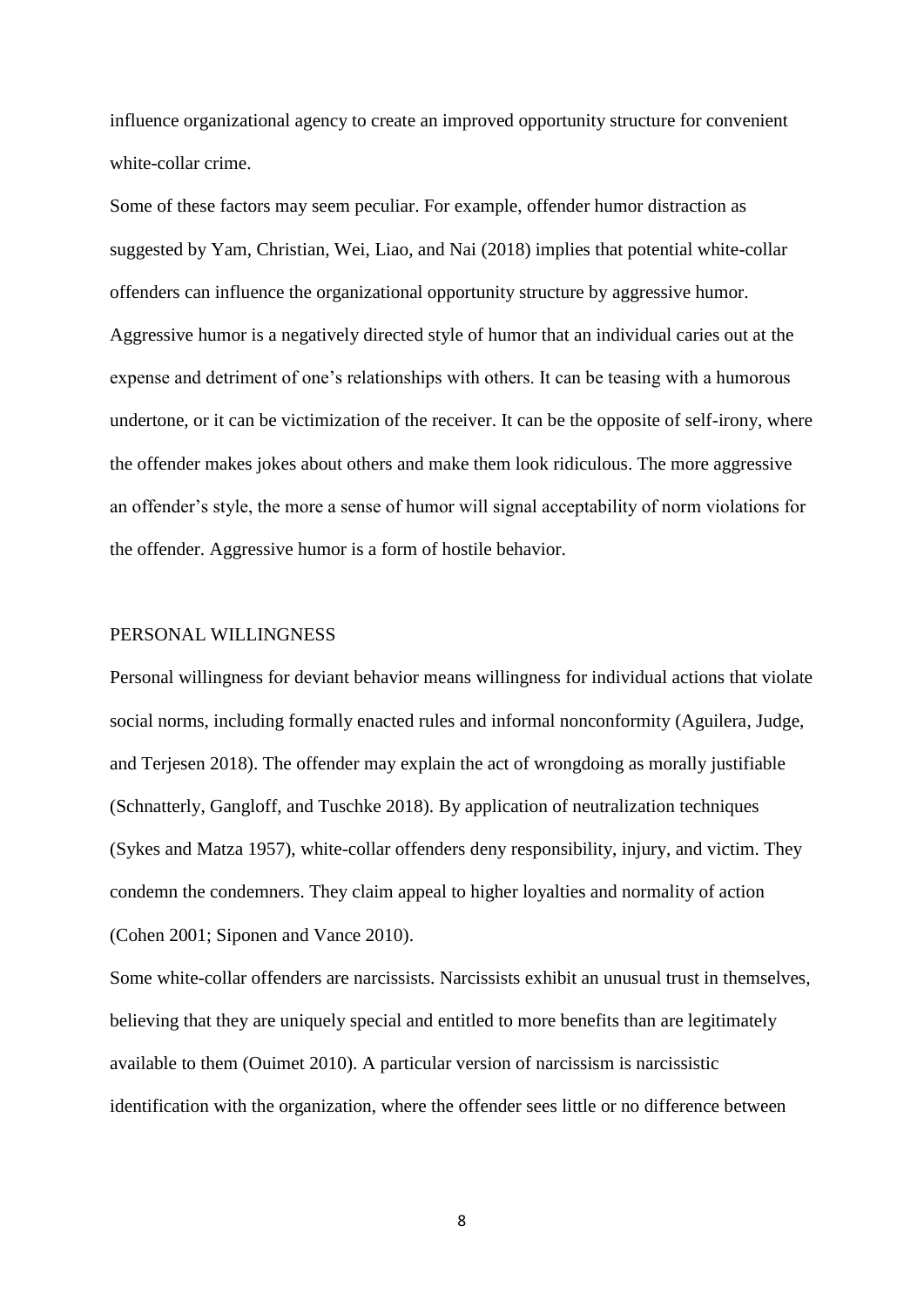self and the business. Then company money is personal money that can be spent whatever way the narcissist prefers (Galvin, Lange, and Ashforth 2015).

In addition to application of neutralization techniques and a personality trait of narcissism, a number of factors can cause personal willingness for deviant behavior to commit white-collar crime:

- Behavioral reinforcement of deviance over time (Benartzi, Beshears, Milkman, Sunstein, Thaler, Shankar, Tucker-Ray, Congdon, and Galing 2017)
- Professional deviant identity (Obodaru 2017)
- Undesirable impulses in self-regulation (Mawritz, Greenbaum, Butts, and Graham 2017)
- Reputation adaption to individual labels (Bernburg, Krohn, and Rivera 2006)
- Learning from others by differential association (Sutherland 1983)
- Perception of benefits exceeding costs as rational choice (Pratt and Cullen 2005)
- Lack of self-control (Gottfredson and Hirschi 1990)
- No risk of detection perceived and thus no deterrence effect (Comey 2009)
- Action according to authority as obedience (Baird and Zelin 2009)
- Negative life events occurring (Engdahl 2015)
- Sliding on the slippery slope (Welsh, Oronez, Snyder, and Christian 2014)
- Acceptable for the elite from social conflict (Petrocelli,Piquero, and Smith 2003)
- Work-related stress self-determined (Olafsen, Niemiec, Halvari, Deci, and Williams 2017)
- Social ties dwindle with age (Sampson and Laub 1993)
- Sensation seeking to experience adventure (Craig and Piquero 2017)

When there is no perceived likelihood of detection, then there is no deterrence effect to prevent offences (Comey 2009). If there is a certain perceived likelihood, then willingness might depend on the perceived consequences. For potential white-collar offenders it can be frightening to think of time in jail or prison. Research has shown that some white-collar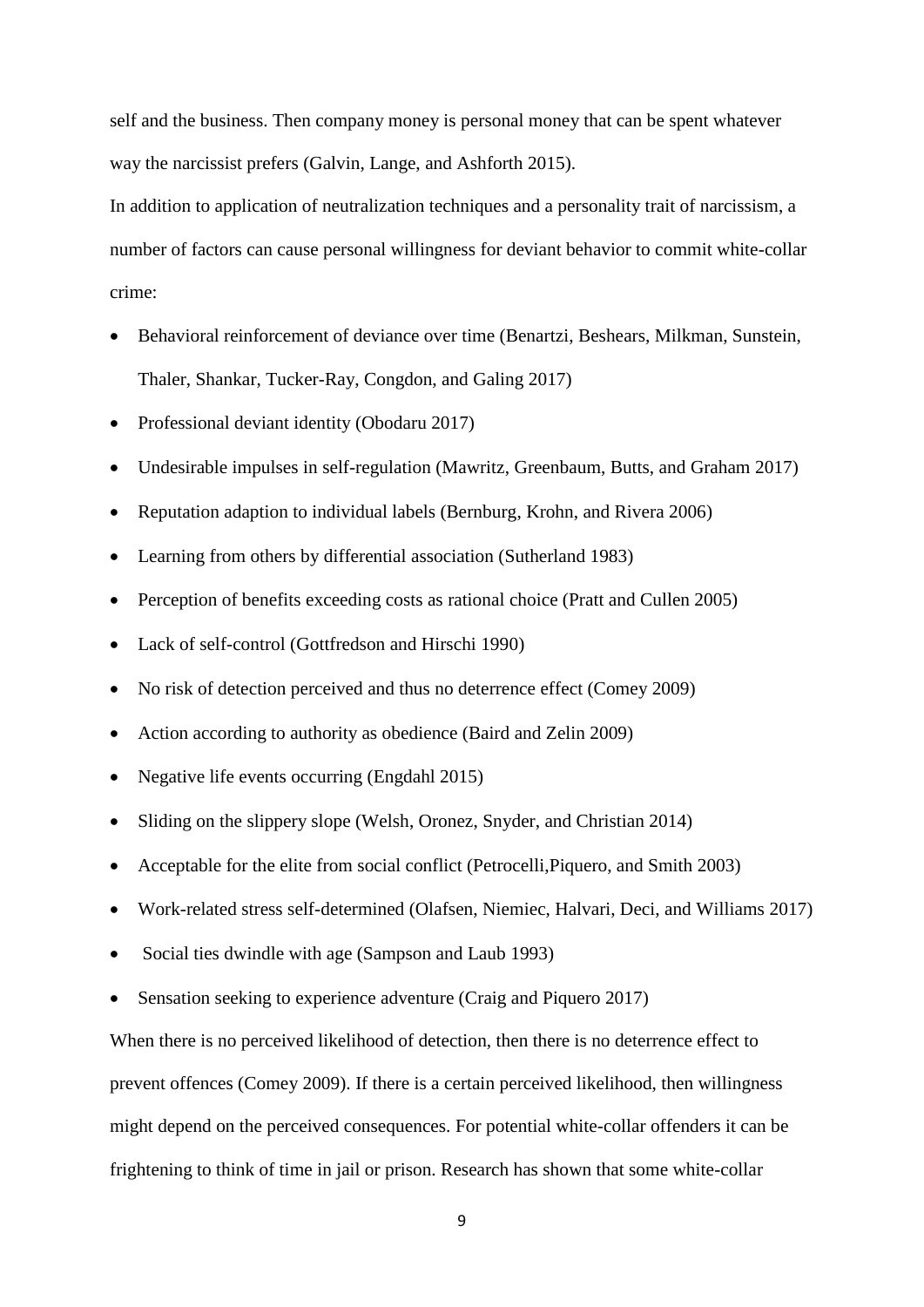offenders suffer from special sensitivity in prison, while others have special resilience in prison (Logan, Morgan, Benson, and Cullen 2019).

Deviant actions by followers can be the consequence of obedience (Baird and Zelin 2009), where obedience is a voluntary or not so voluntary behavior among followers to obey their leaders. Executive followers' belief in their leaders' behavior as morally right make followers experience shame and guilt when they fail to support their leaders' actions (Fehr, Yam, and Dang 2015). Executives may use language that followers not necessarily understand – however nevertheless they trust executive messages (Ferraro, Pfeffer, and Sutton 2005). Obedience is not so voluntary in cases of abusive supervision, where subordinates perceive that supervisors engage in a sustained display of hostile verbal and non-verbal behaviors (Mawritz, Greenbaum, Butts, and Graham 2017).

Lack of self-control is a frequent explanation for executive deviance and crime in general (Gottfredson and Hirschi 1990). While many might be tempted, only those lacking selfcontrol will actually do it. Self-regulation monitors self-control, where self-regulation represents a process of using self-regulatory resources to control undesirable impulses and override subsequent behavioral responses. As argued by Mawritz, Greenbaum, Butts, and Graham (2017), individuals possess varying and limited self-regulatory resources that inhibit responses that may arise from physiological processes, habit, learning, or the strain of the situation. When resources that regulate self-control are depleted, individuals struggle to constrain their urges and engage in behavior almost unwittingly, using quick, thoughtless responses. They move down the slippery slope from the right side of the law to the wrong side of the law (Arjoon 2008). Self-control processes deplete self-regulatory resources and impair one's ability to control subsequent inappropriate responses.

Personal willingness can be a dynamic phenomenon that develops over time. Cleff, Naderer, and Volkert (2013: 149) define six phases for such a development: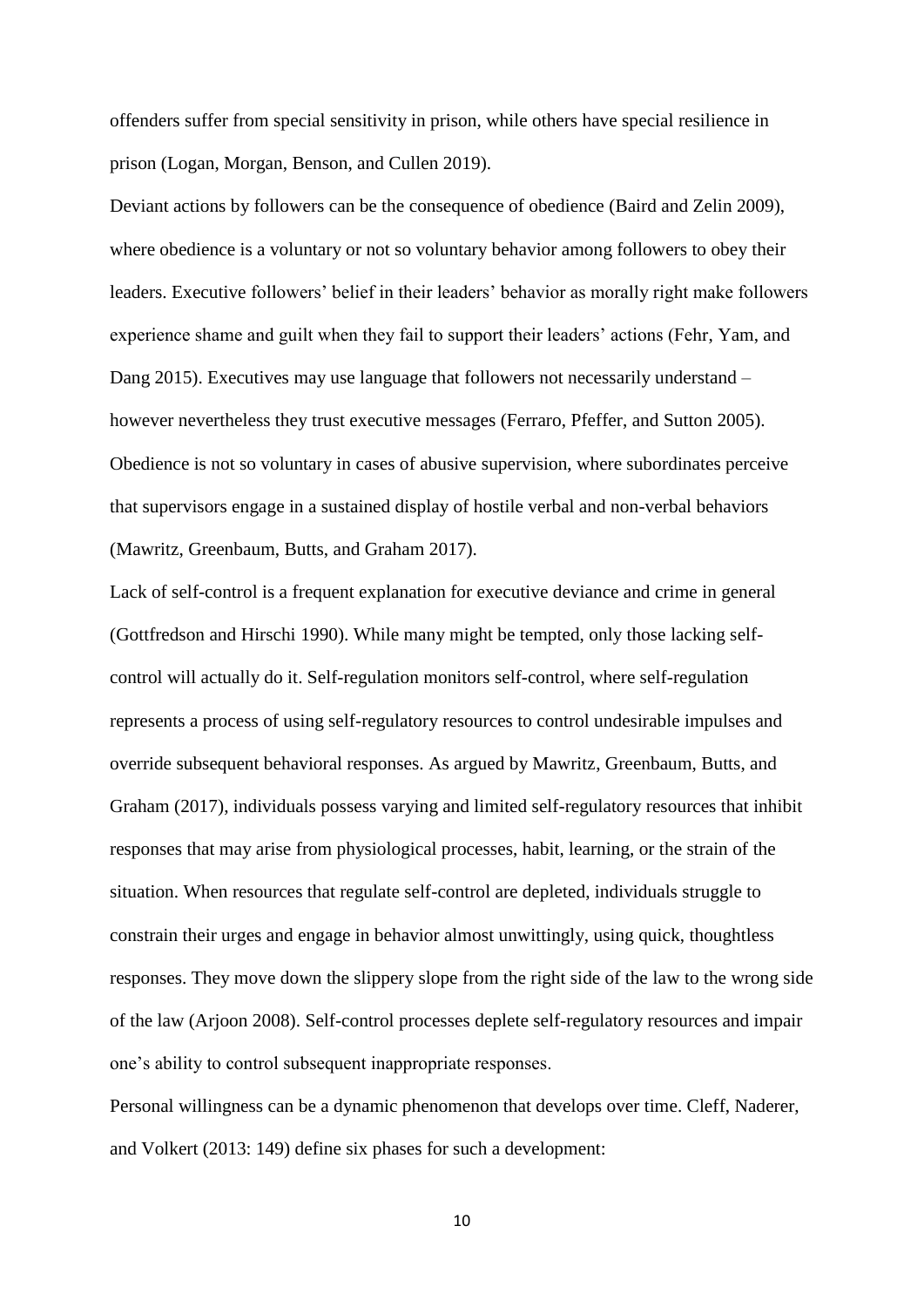In the first phase, the delinquents initially try to achieve their professional and private goals through legally acceptable means. In the second phase, they realise that they have not accomplished what they set out to do while remaining within the law: the anticipated success and strived-for satisfaction of perceived needs fail to materialise, paving the way for negative emotions such as the fear of failure or loss, or even anxiety about their livelihood. On a search for solutions for these problems, the individual begins to sound out areas at the margins of legality during the third phase – and to consider even illegal means for achieving his ends. If he now meets with success, his criminal behaviour has been positively confirmed and reinforced: the fourth phase. This feeds the desire for further success, overriding the fear of possible repercussions and ultimately culminating in the fifth phase: the "point of no return". In this situation, the offender's "personal sense of right and wrong" is adapted to fit his own criminal behaviour, enabling him to continue to rationalise his actions to himself. Those affected increasingly lose touch with reality, becoming entangled more and more deeply in illegal actions that preclude any turning back to the state of affairs before the crime. With the discovery of the deed, the sixth phase then begins – the shock of reality.

We reviewed a number of factors under motive, opportunity, and willingness respectively. Depending on the interpretation of each factor, some factors may fit to other dimensions or several dimensions at the same time. For example, aggressive leader humor expands the organizational opportunity for white-collar crime, but it also influences the willingness of victims of such humor (Yam, Christian, Wei, Liao, and Nai 2018: 349):

The more aggressive a leader's style, the more a sense of humor will signal acceptability of norm violations, which will be positively associated with deviance.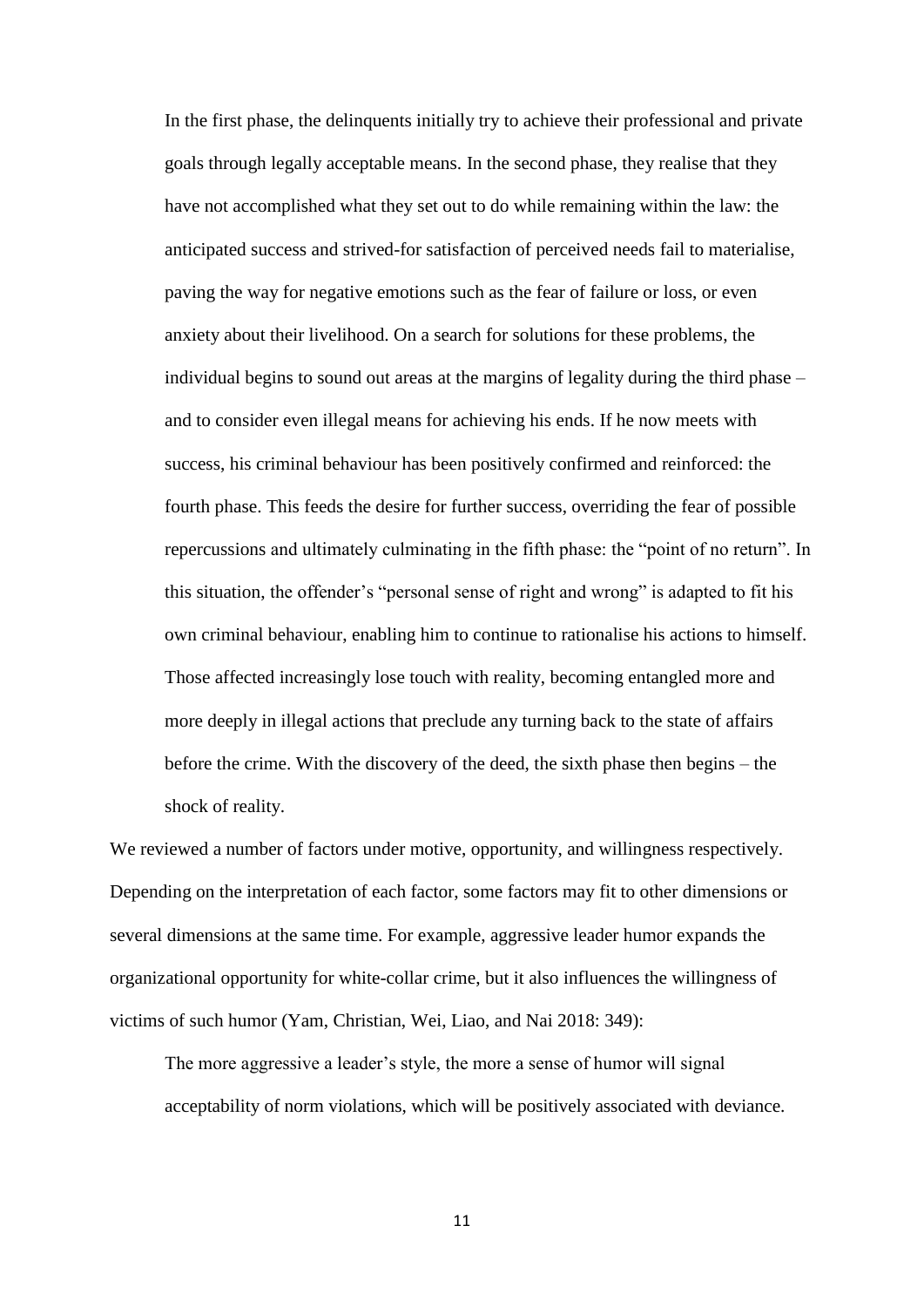Aggressive humor refers to a specific style of humor aimed at teasing or ridiculing. It may include sarcasm humorously to convey disapproving information to followers. Aggressive humor may signal to followers that the accepted social norm of being respectful towards others is not important. It signals that violating norms of human decency is acceptable.

# THEORETICAL CRIMINOGENITY

Criminogenity is the tendency to commit crime. The tendency can be high or low, depending on a number of factors. According to the theory of convenience, the tendency to commit white-collar crime is dependent on financial motive, organizational opportunity, and personal willingness. When a financial motive becomes stronger, when an organizational opportunity to commit and conceal financial crime becomes more attractive, and when the personal willingness for deviant behavior increases, then the tendency for white-collar crime will increase. Figure 1 illustrates motive, opportunity, and willingness as criminogenic factors in the theory of convenience.



**Figure 1** *Dimensions influencing criminogenity in convenience theory*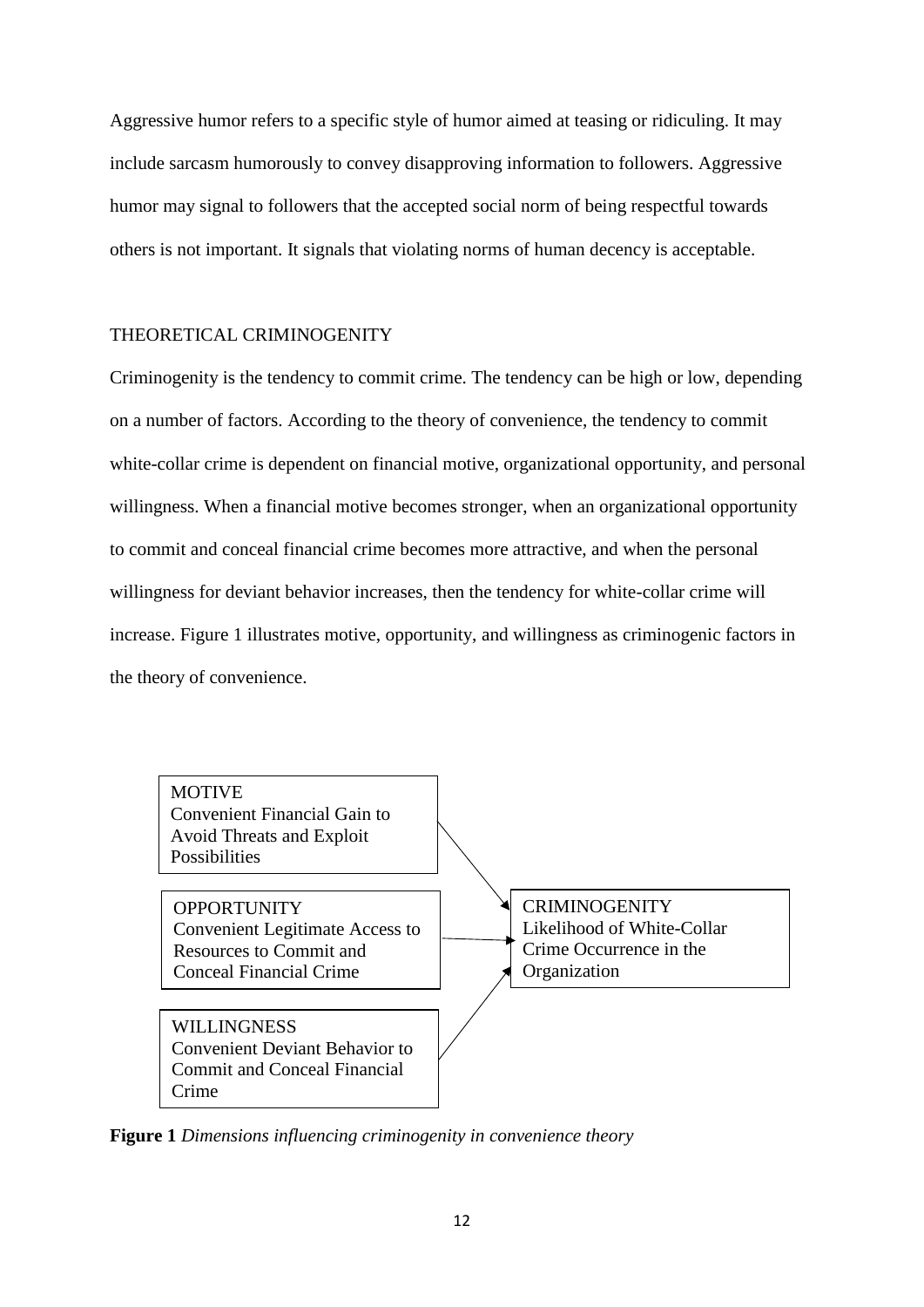Incentives and pressures for financial gain represent the motive to exploit possibilities and avoid threats. Compensation structure and firm performance can represent internal forces. Compensation structure can drive executives to misbehavior because of the incentive and pressure it applies. When it is an incentive, the pressure constitutes greed. Organizational characteristics can increase pressure such that executives believe they must engage in wrongdoing. Pressure to engage in wrongdoing can originate from forces outside of the organization, such as competition and active investors (Schnatterly, Gangloff, and Tuschke 2018). We listed other factors above.

Individuals' ability to commit wrongdoing depends on their opportunities, which can be a reflection of individual power, organizational resources, and organizational structure and controls. The more power an individual has, the more opportunity there is to misbehave by overruling or ignoring others. External forces that provide opportunity to commit or facilitate wrongdoing include industry cultures and norms (Schnatterly, Gangloff, and Tuschke 2018). We listed other factors above.

The personal willingness can come from deviant cultures. A focus on risk taking increases the scope of potential results, while at the same time allowing for more freedom with regard to means (including wrongful means) to reach desired goals (Schnatterly, Gangloff, and Tuschke 2018). We listed other factors above.

Based on the research model in Figure 1, we can formulate three research hypotheses:

Hypothesis 1. The stronger motive for illegal financial gain, the more likely whitecollar crime will occur.

Hypothesis 2. The greater organizational opportunity for access to resources to commit and conceal financial crime, the more likely white-collar crime will occur.

Hypothesis 3. The higher personal willingness for deviant behavior, the more likely white-collar crime will occur.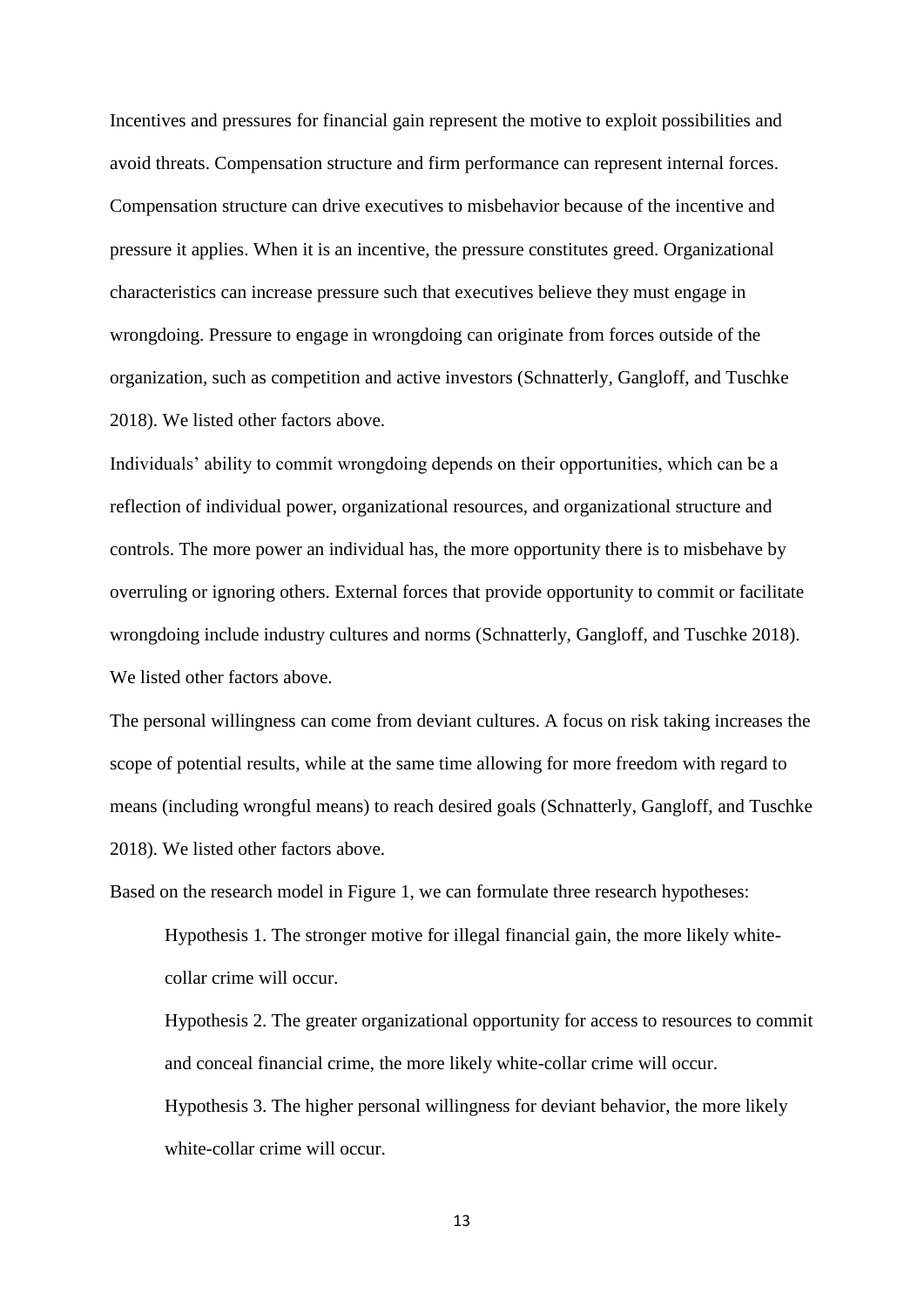The theory of convenience suggests that motive, opportunity and willingness are the underlying factors for criminal behavior among white-collar offenders. Considered together as illustrated in Figure 1, these factors comprise a criminogenity specter that influence the likelihood of law violations. We do not expect that the model in the figure can provide forecast information on which criminals one can catch before they commit crime, but we do expect that the model can provide insights into actions that might reduce the likelihood of white-collar crime occurrences. In particular, actions that can reduce organizational opportunity are quite evident to derive from convenience theory.

In line with reasoning presented by Steden, Boutellier, Scholte, and Heijnen (2013), the assumption is that criminogenic factors underlie offences committed by criminals and their deviant acts. Their reasoning is that once criminogenic factors emerge from research, it becomes feasible to counter the risk of crime. They further assume that the probability of crime increases as the intensity of criminogenic factors grow.

An interesting question is whether all three dimensions (motive, opportunity, and willingness) are equally important for white-collar crime to occur. Without an opportunity, no crime can occur. Without a motive and a willingness, crime can nevertheless occur. The relative importance of the dimensions can vary with situation, both for the individual and the organization.

Schnatterly, Gangloff, and Tuschke (2018) make a distinction between internal forces and external forces. Internal motivational factors might be compensation, aspirations, and board expectations. External motivational factors might be competition, relative performance, and investor expectations. Internal opportunity factors might be individual power, organizational complexity, and formal organizational controls and audits. External opportunity factors might be industry culture and norms, industry complexity, and macroeconomic factors. Internal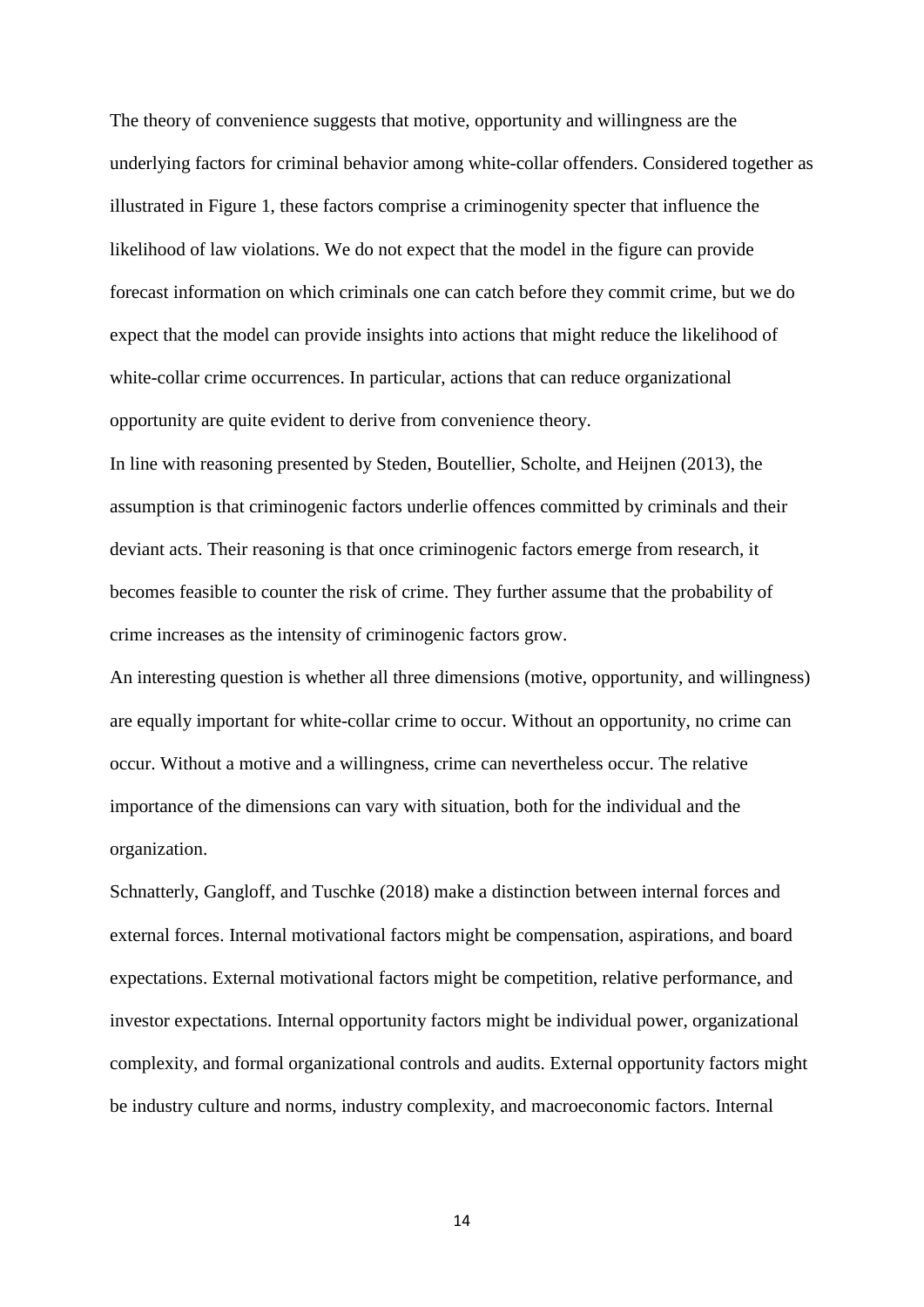willingness factors might be firm culture, control misalignment and social structures. External willingness factors might be industry culture and norms, and globalization.

# THEORETICAL INTERACTIONS

The theory of convenience suggests causal interactions between dimensions. Figure 2 illustrates the convenience triangle for white-collar crime where dimensions link to each other as criminogenic factors.



**Figure 2** *Convenience triangle in white-collar crime*

Figure 3 illustrates that there are three constructs and six relationships in the triangle. Each relationship represents a causal effect from one construct on the other construct. Based on the research model in Figure 3, we can formulate the following six research hypotheses. The first hypothesis is concerned with opportunity expansion resulting from a stronger desire for illegal profit to cover personal or organizational needs. Potential offenders have access to resources for opportunity expansion. Over time, an offender can expand opportunities for white-collar crime. Earlier research has emphasized that opportunity is dependent on the social capital available to the criminal, as well as the structure and quality of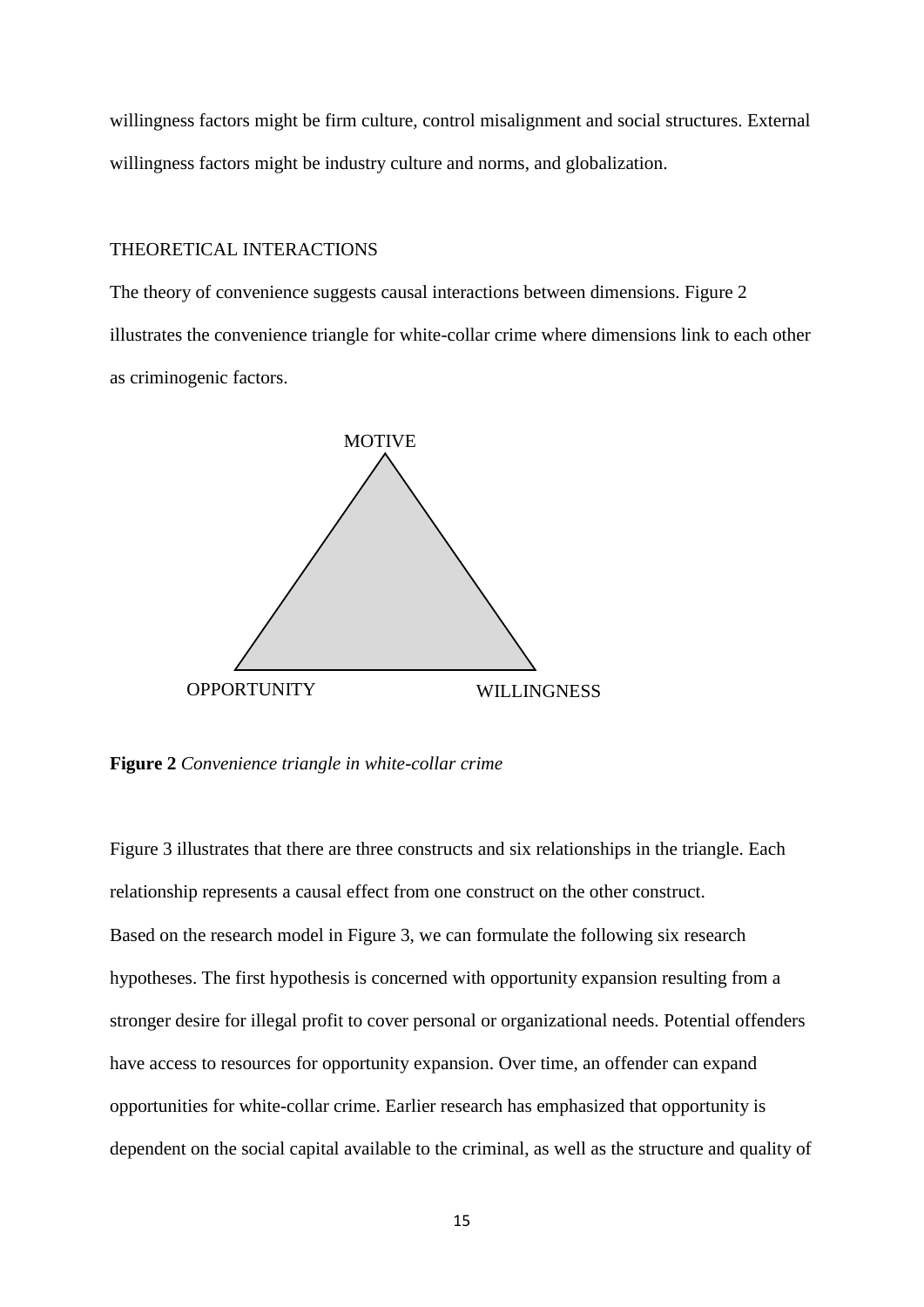social ties in hierarchical and transactional relationships that shape opportunity structures (e.g., Adler and Kwon 2002; Pontell, Black, and Geiss 2014). In a dynamic perspective, a potential offender can improve the organizational convenience of white-collar crime.

Hypothesis 1. A stronger motive for illegal financial gain will cause a greater organizational opportunity for access to resources to commit and conceal financial crime.



**Figure 3** *Hypothetical links between constructs in the triangle of convenience*

A historic case supporting this hypothesis is Bernard Ebbers at WorldCom. Ebbers was the chief executive officer at WorldCom. He had built and developed the company into a major telecom enterprise. At the same time, he had accumulated personal wealth by acquiring more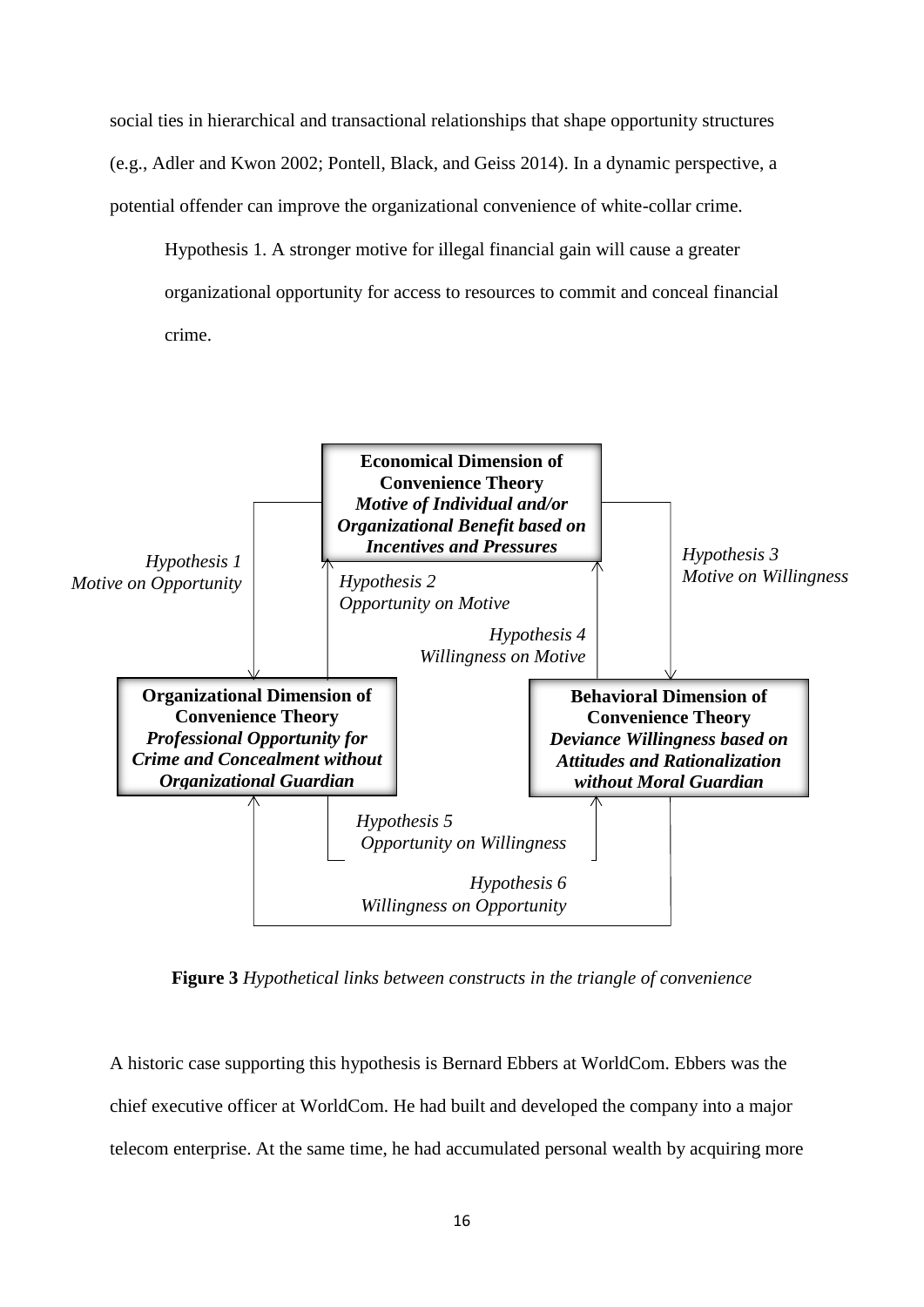and more properties privately. He had to finance some of his purchases by bank loans, and he provided security for those loans by depositing shares in WorldCom. When the share price fell, the value of the security fell. Therefore, he had to make sure that something happened in the organizational dimension to stabilize the share price. Ebbers' personal greed in the economical dimension caused him to instruct deviance in the organizational dimension (Wagner 2011: 978):

To answer why Bernard Ebbers did this, one must take a look at his personal finances. Bernard Ebbers was extremely wealthy by the time WorldCom began to experience difficulties in 2000. Unfortunately for Ebbers (and ultimately for WorldCom shareholders), his desires exceeded his income. Ebbers' purchases included an enormous ranch, timber lands, and a yacht-building company, and his loans totaled over \$400 million. To secure these loans, he used millions of shares of WorldCom stock as collateral. Any time the price of WorldCom stock went down he needed more cash or assets to maintain his collateral. At one of WorldCom's financial meetings, Ebbers told his employees that his 'lifeblood was in the stock of the company' and that if the price fell below approximately \$12 per share, he would be wiped out financially by margin calls. Bernard Ebbers could not allow WorldCom's stock price to fall even if it was realistically inevitable that this would eventually occur. As Judge Winter stated, '[t]he methods used were specifically intended to create a false picture of profitability even for professional analysts that, in Ebbers' case, was motivated by his personal financial circumstances.

The second hypothesis is concerned with greed expansion resulting from emerging ample organizational opportunity for financial crime. A greater organizational opportunity can occur from institutional deterioration over time (Pillay and Kluvers 2014) that often accelerates because of social disorganization (Hoffmann 2002). The organizational guardian disappears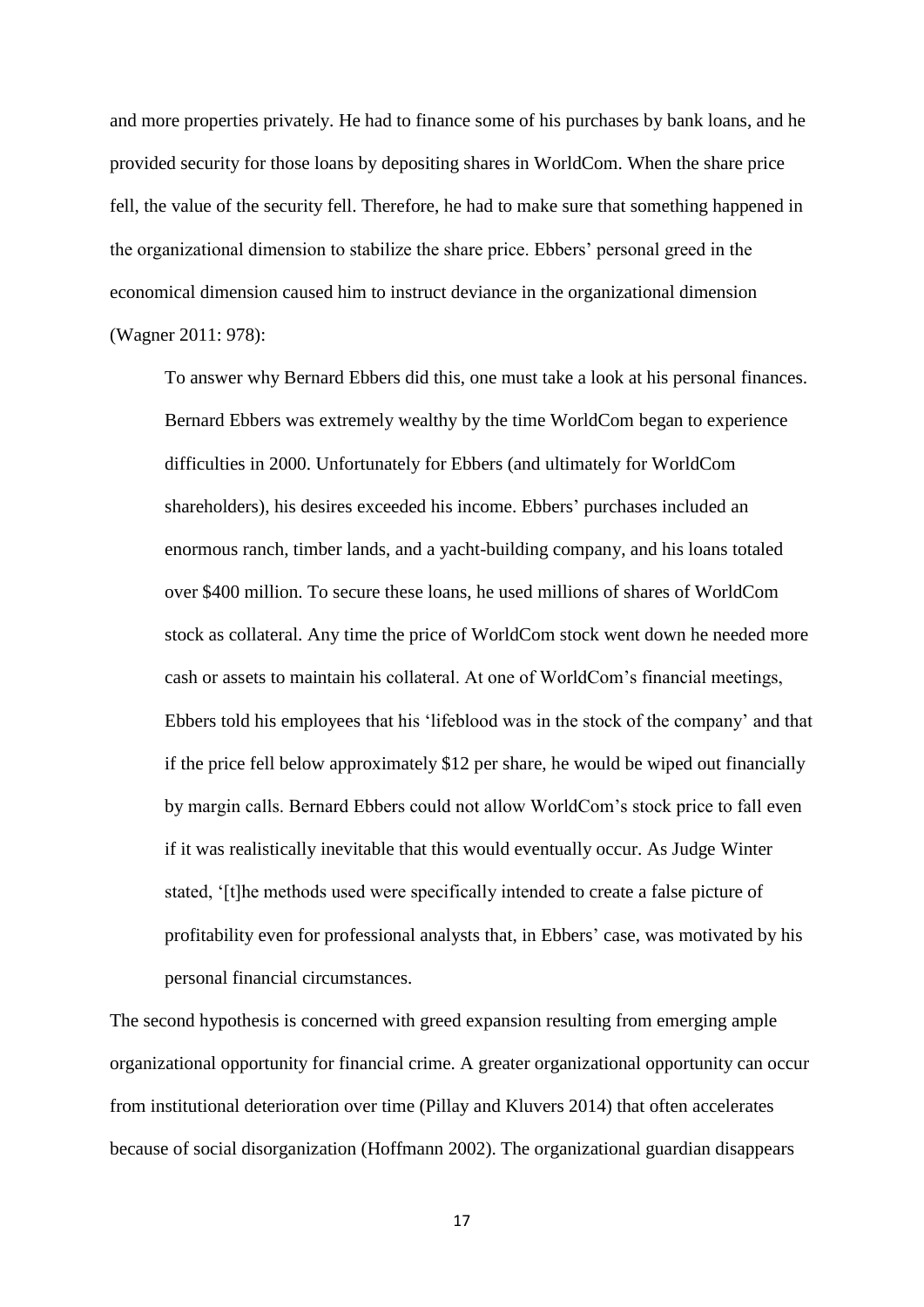(Benson and Simpson 2015). The temptation from perceived new opportunities increases. Greed can grow when the organization does not have an adequate reaction. Goldstraw-White (2012) defines greed as socially constructed needs and desires that can never be completely covered or contended. Greed can be a very strong quest to get more and more of something, and there is a strong preference to maximize wealth.

Hypothesis 2. A greater organizational opportunity for access to resources to commit

and conceal financial crime will cause a stronger motive for illegal financial gain. The third hypothesis is concerned with willingness expansion resulting from a stronger desire for profits to cover personal or organizational needs. For example, procurement officers in a public office can be an attractive target for vendors who are willing to bribe officials. When officials have a stronger desire for a bribe, then then their willingness to accept a bribe will increase, and corruption is more likely to occur. Generally, a stronger motive leads to higher willingness based on rational choice. The economic model of rational self-interest is all about weighing up the pros and cons of alternative courses of action. When the desire increases, then the benefits in the rational benefit-cost comparison increase, which in turn influences willingness. Rational choice theory simply states that when benefits exceed costs, we would all do it (Pratt and Cullen 2005).

Hypothesis 3. A stronger motive for illegal financial gain will cause a higher personal willingness for deviant behavior.

Hypothesis 4 is concerned with motive expansion resulting from higher willingness for deviant behavior. For example, narcissistic organizational identification by some CEOs is one of several perspectives on potential criminal behavior (Galvin, Lange, and Ashforth 2015). If a CEO says and believes in the statement – "I am the company" – then the organization can be up for trouble. Narcissism here means seeing oneself as central to the organization's identity. It is a self-centered form of organizational identification. The CEO may lose his or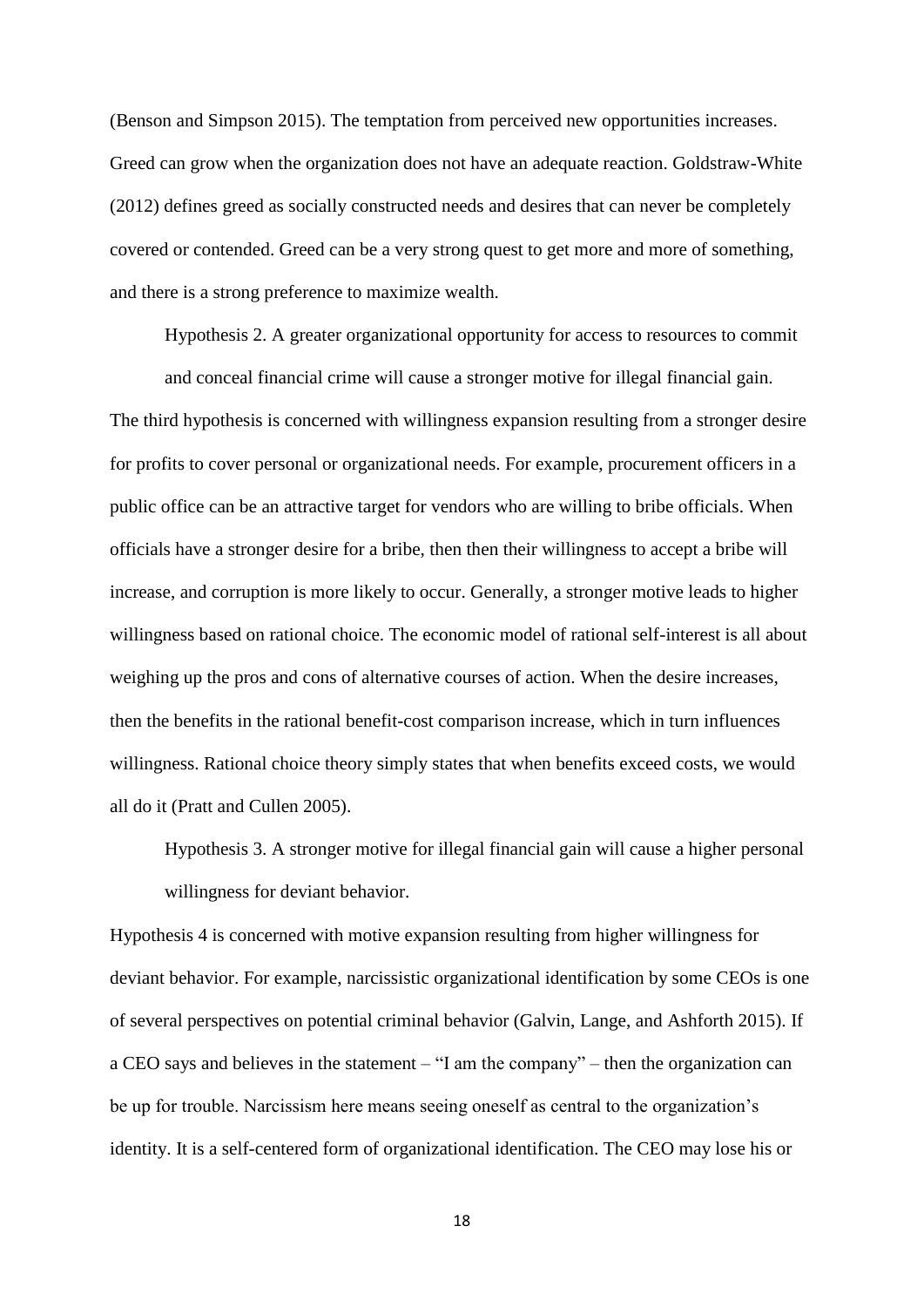her independent sense of self and engage in questionable behaviors. Narcissistic organizational identification implies domination of individual identity over organizational identity. CEOs with narcissistic organizational identification feel a strong affinity for their organizations' identities, but as an expression of themselves. Removing the separation between the individual and the organization can cause the CEO to think of company money as personal money (Zhu and Chen 2015). Galvin, Lange, and Ashforth (2015: 163) found that:

It is not uncommon to learn of individuals in positions of power and responsibility, especially CEOs, who exploit and undermine their organizations for personal gain. A circumstance not well explained in the literature, however, is that some of those individuals may highly identify with their organizations, meaning that they see little difference between their identity and the organization's identity – between their interests and the organization's interest. This presents a paradox, because organizational identification typically is not noted for its adverse consequences on the organization.

A typical example is family-owned businesses where family members' greed can increase resulting from higher willingness derived from the ownership (Patel and Cooper 2014).

Hypothesis 4. A higher personal willingness for deviant behavior will cause a stronger motive for illegal financial gain.

Hypothesis 5 is concerned with willingness expansion resulting from emerging ample organizational opportunity for financial crime. As the institution deteriorates, social disorganization occurs, or other events happen that represent a greater organizational opportunity for access to resources to commit and conceal financial crime, it becomes much more convenient for a potential offender to apply neutralization techniques (Kaptein and Helvoort 2019; Sykes and Matza 1957). For example, the blame game in such organizational settings can imply that an offender easily might disclaim responsibility for crime (Lee and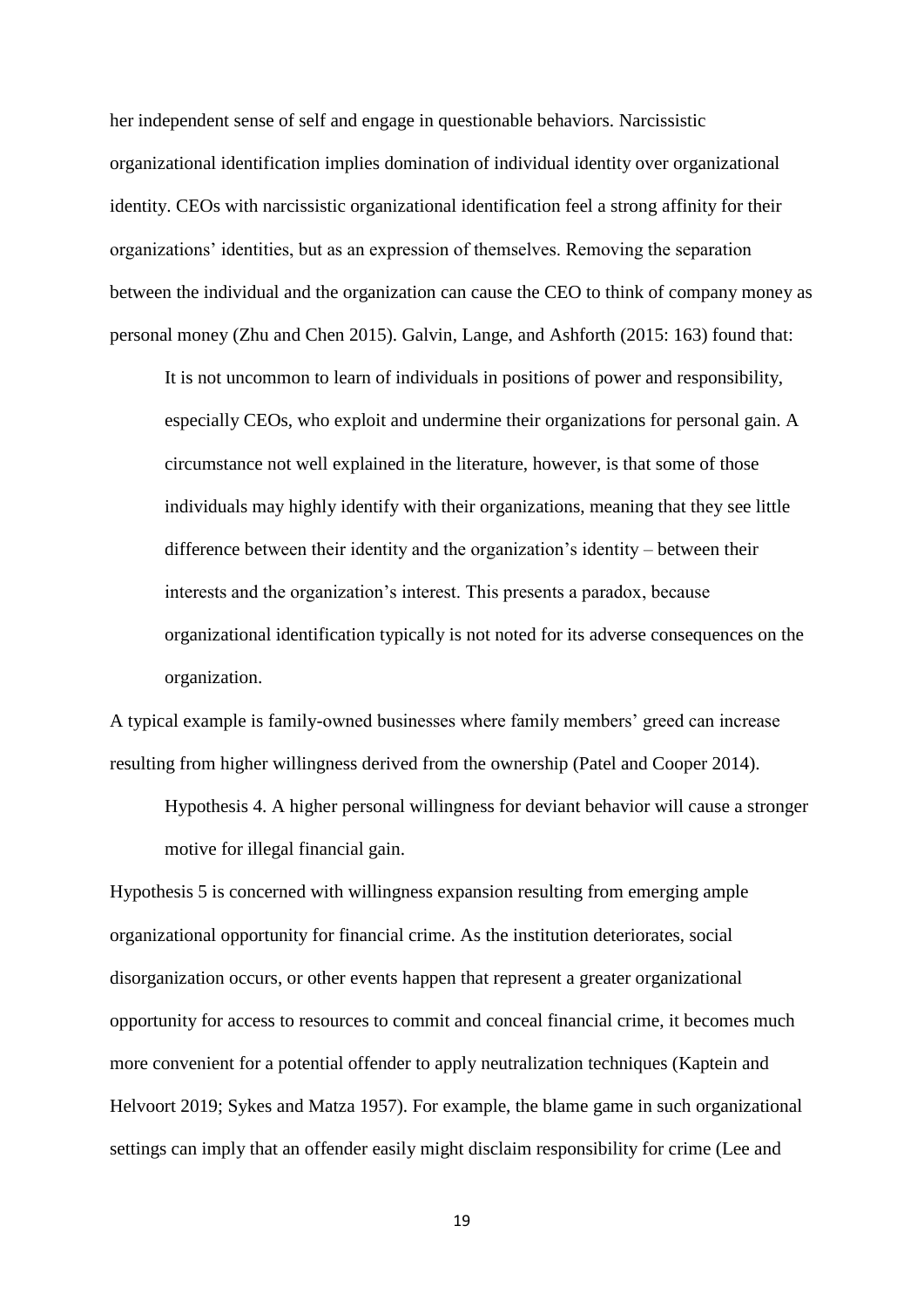Robinson 2000). Furthermore, an offender can claim normality of action, as several others have entered into deviant behavior in the organization.

Hypothesis 5. A greater organizational opportunity for access to resources to commit and conceal financial crime will cause a higher personal willingness for deviant behavior.

The final hypothesis 6 is concerned with opportunity expansion resulting from a stronger willingness for deviant behavior. For example, when a potential offender's self-control deteriorates over time, then willingness for deviant behavior increases. Higher willingness for deviant behavior can create opportunity expansion over time. Potential offenders have often access to resources for opportunity expansion. In a dynamic perspective, an offender can improve the organizational convenience for financial crime (Schnatterly, Gangloff, and Tuschke 2018). For example, by taking on a personal project of selling some business activities for the organization, the offender can make sure that he or she is alone in handling the case. When making sure that nobody else is involved, some of the income can be diverged to private accounts.

Hypothesis 6. A higher personal willingness for deviant behavior will cause a greater organizational opportunity for access to resources to commit and conceal financial crime.

## RESEARCH METHOD

The collection of our Norwegian sample of white-collar offenders applied the original definition and characteristics of white-collar crime. Sutherland (1983) defined white-collar crime as crime committed by a person of respectability and high social status in the course of his occupation. This definition is a well-known and influential example of what we call the offender-based approach to defining white-collar crime. The definition emphasizes that white-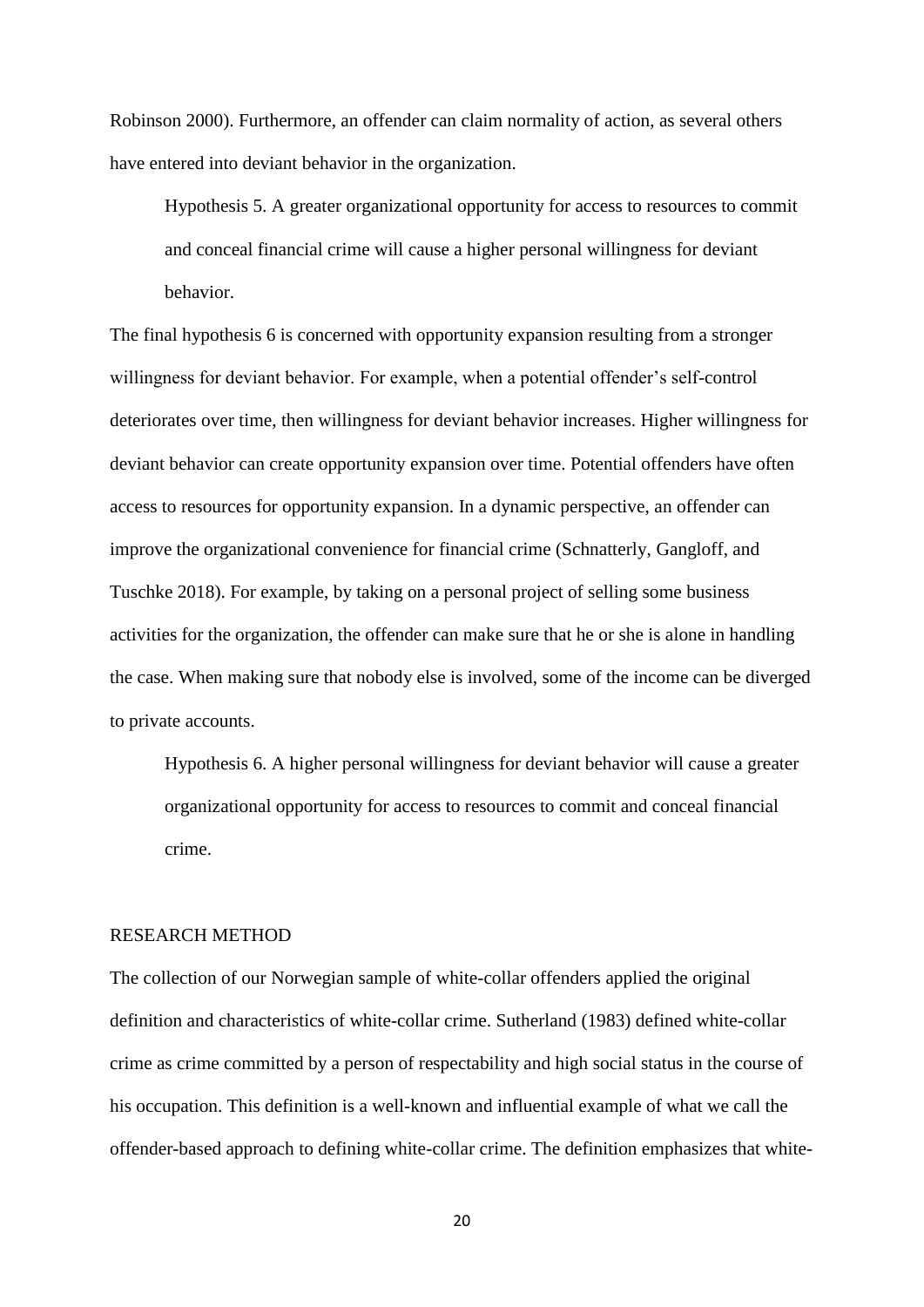collar crime is financial crime by privileged individuals in society who abuse their legitimate access to resources to violate laws (Benson and Simpson 2015; Schoepfer and Piquero 2006). White-collar crime is financial crime committed by privileged individuals in a professional context where offenders have legitimate access to resources based on power and trust (Sutherland 1983).

In line with the theory of convenience, crime can be a convenient option when alternative actions are associated with more time and effort, and more strain and pain.

Privileged offenders know that they can conveniently obtain illegal profit in an organizational setting where the offenders can enjoy power and influence based on position and trust. The organizational dimension sets white-collar criminals apart from other financial criminals. White-collar crime can be distinguished from ordinary crime ("street crime") based on the status of the offenders, their access to legitimate occupations, the common presence of an organizational form, and the extent of the costs and harmfulness of such crime. Sutherland (1983) specifically focused on emphasizing the respectability of white-collar offenders, stating that persons of the upper socio-economic class commit all kinds of financial crime. The ability of white-collar offenders to commit crime relates directly to their privileged position in the social structure, and their orientation to legitimate and respectable careers (Friedrichs, Schoultz, and Jordanoska 2018).

In addition to the criteria above, our sample is limited to white-collar offenders who appeared in the media before, during, or after their trials. We find this limitation relevant and in accordance with the original definition by Sutherland (1983), while at the same time noting that offenders are only exposed in the press to the extent that they are sensational and possibly revealed and discovered by the press itself. As pointed out by Piquero (2018), national statistics do not provide relevant figures for our offender group.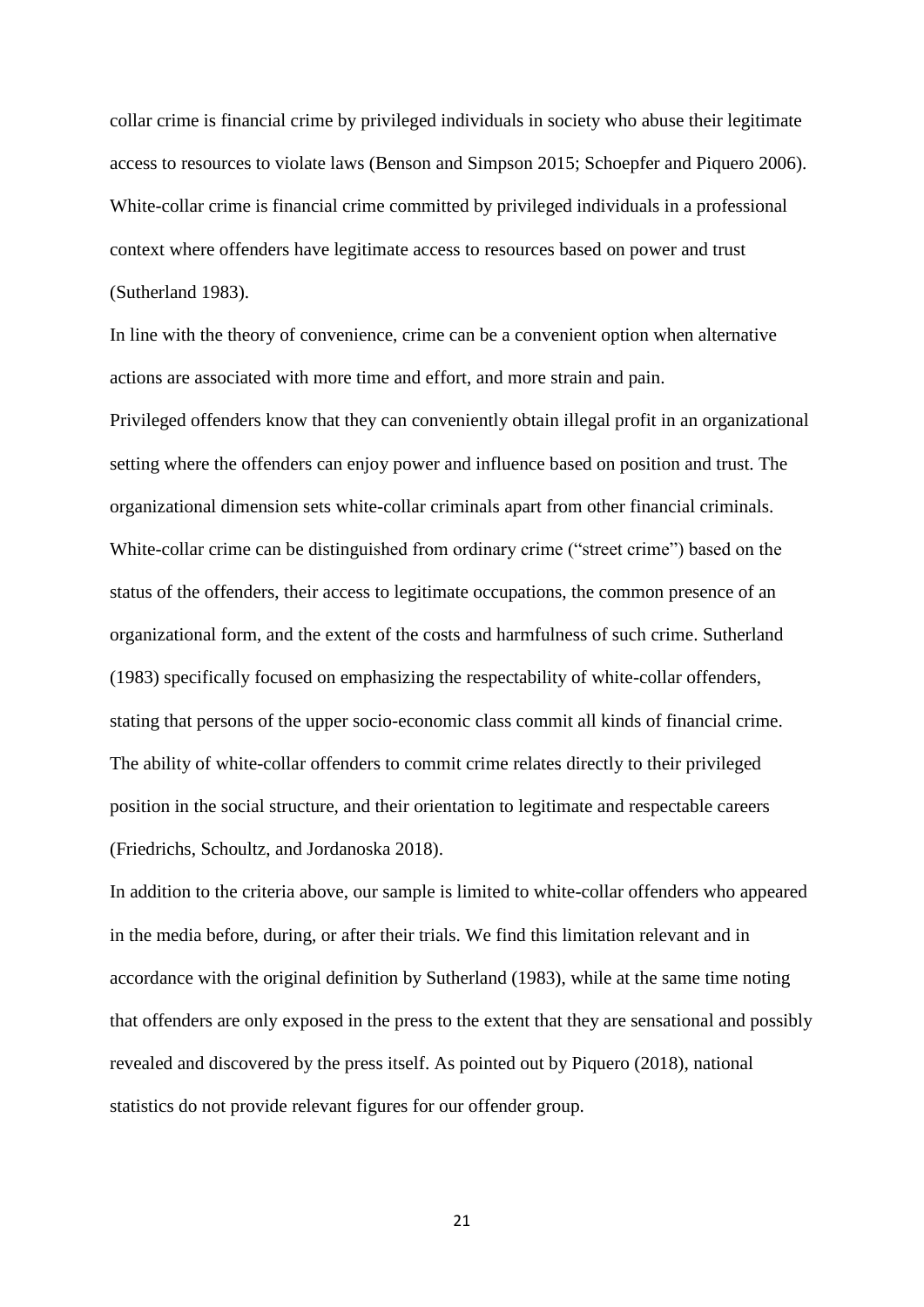Our sample thus has the following characteristics as applied by newspapers when presenting news: famous individuals, famous companies, surprising stories, important events, substantial consequences, matters of principles, and significant public interest. The two main financial newspapers in Norway are *Dagens Næringsliv* and *Finansavisen*, both of which are conservative-leaning business newspapers. In addition, the business-friendly national daily newspaper *Aftenposten* regularly reports news of white-collar criminals. Left-wing newspapers such as *Klassekampen* very seldom cover specific white-collar criminal cases, although generally report on white-collar crime.

We studied *Dagens Næringsliv*, *Finansavisen*, *Aftenposten*, and *Klassekampen* on a daily basis for 6 years from 2009 to 2015. Every edition of these four newspapers we studied on a daily basis to identify stories reporting on white-collar crime cases and the people involved in them. We defined a person as a white-collar criminal if the following three conditions were satisfied. First, he or she committed an offense in a deliberate and purposeful manner as part of professional activity linked to regular business activities and using non-physical means. Second, the offense involved large sums of money or large losses for others. Third, the media covered the offender's case and described the offender as being successful and having a high social status and a position of some power and access to organizational resources. In short, our approach to defining white-collar crime is consistent with Sutherland's (1983) offenderbased definition. We identified a person as a white-collar criminal if the person satisfied the general criteria mentioned above, and if the person received a verdict in court to imprisonment. Examples of newspaper accounts include Dugstad (2010), Haakaas (2011), and Kleppe (2012).

The total number of white-collar criminals was 408 reported during those years from 2009 to 2015. We carried out verification of facts in newspaper accounts by obtaining court documents. After registering newspaper accounts as an important indication of white-collar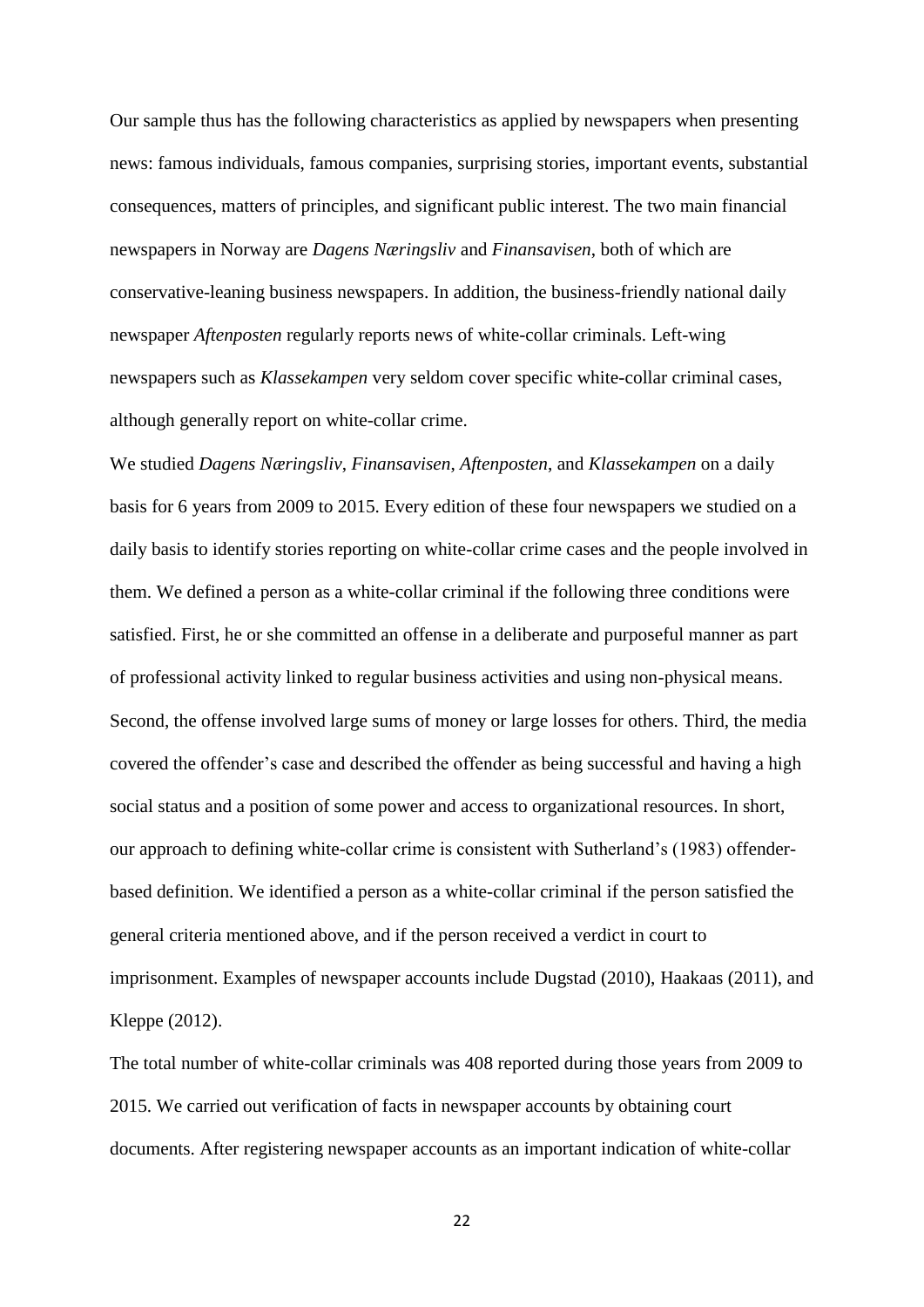offenders, we compared the contents of newspaper articles and corrected our notes by court sentences, which typically range from five to fifty pages in Norwegian district courts, courts of appeal, and the Supreme Court.

We were not able to collect data to test our original hypotheses above, where we had three hypotheses to predict criminogenity, and six hypotheses linking concepts in the convenience triangle. The presentation of the hypotheses served as an introduction and as an option for future research, if any researchers in the future can come up with a way of testing them empirically. The challenge is of course to find a sample of individuals who have not committed crime, but at the same time have a varying extent of tendency potentially to commit white-collar crime.

For our current research, we were only able to retrieve data regarding offender characteristics and offense characteristics:

- 1. Gender (male/female)
- 2. Age when committing crime
- 3. Age when final conviction in court
- 4. Prison sentence (number of years)
- 5. Court level (district court/court of appeals/supreme court)
- 6. Crime amount (money value of financial crime)
- 7. Number of persons involved in each criminal case
- 8. Crime category (fraud/theft/manipulation/corruption)
- 9. White-collar level (low/medium/high level member of elite in society)
- 10. Personal income according to IRS
- 11. Personal tax paid according to IRS
- 12. Personal wealth according to IRS
- 13. Organizational revenue where offender worked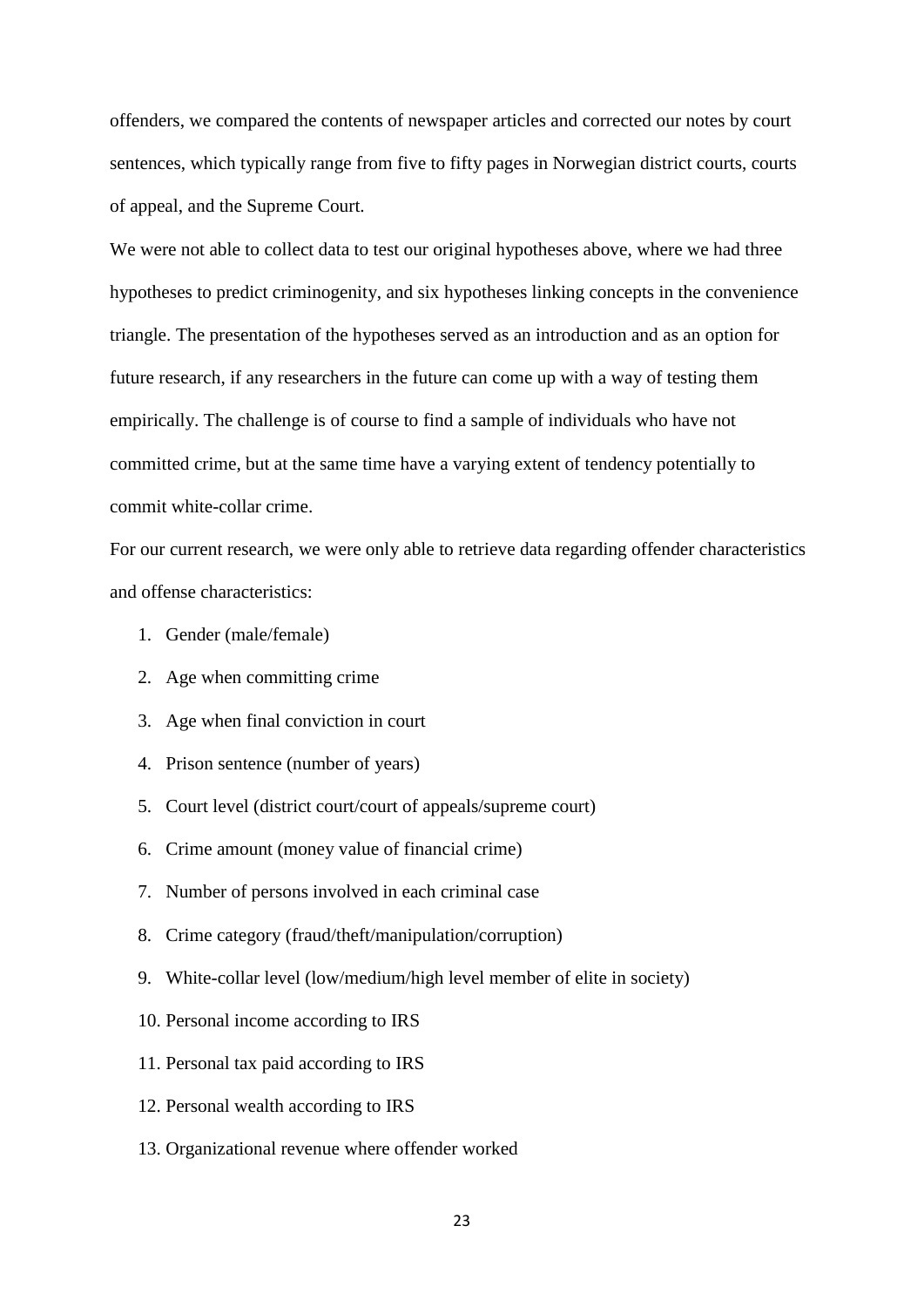- 14. Organizational members where offender worked
- 15. Sector (private/public)
- 16. Victim (employer/bank/tax authority/customer/shareholder/other)
- 17. Detection (media/victim/bankruptcy lawyer/tax authority/bank/police/auditor/internal control/stock exchange/other)
- 18. Crime beneficiary (corporate/occupational crime)
- 19. Criminal role (leader/follower)
- 20. Criminal situation (criminal apple/barrel)
- 21. Criminal group (entrepreneur/corporate criminal/criminal follower/female criminal)
- 22. Defense lawyer fame (number of hits in business newspaper)
- 23. Defense lawyer age
- 24. Defense lawyer income

# RESEARCH RESULTS

Out of twenty-four items registered in our database, we selected eleven items that represent scales applicable to statistical analysis. Table 1 presents descriptive statistics for our sample of 408 convicted white-collar criminals in Norway. The average age when convicted was 49 years. The average prison sentence was 2.3 years. Most criminal cases found their final sentences in district courts. The amount of money involved in crime was 44 million Norwegian kroner, which is about 5 million US dollars. There were on average 3.8 persons convicted in each white-collar crime case. There were just as many from low level and high level among the convicts. The convicts income, tax, and wealth as reported by the Norwegian tax authorities were quite normal, but a few convicts were very wealthy. Convicts were associated with both small and large organizations.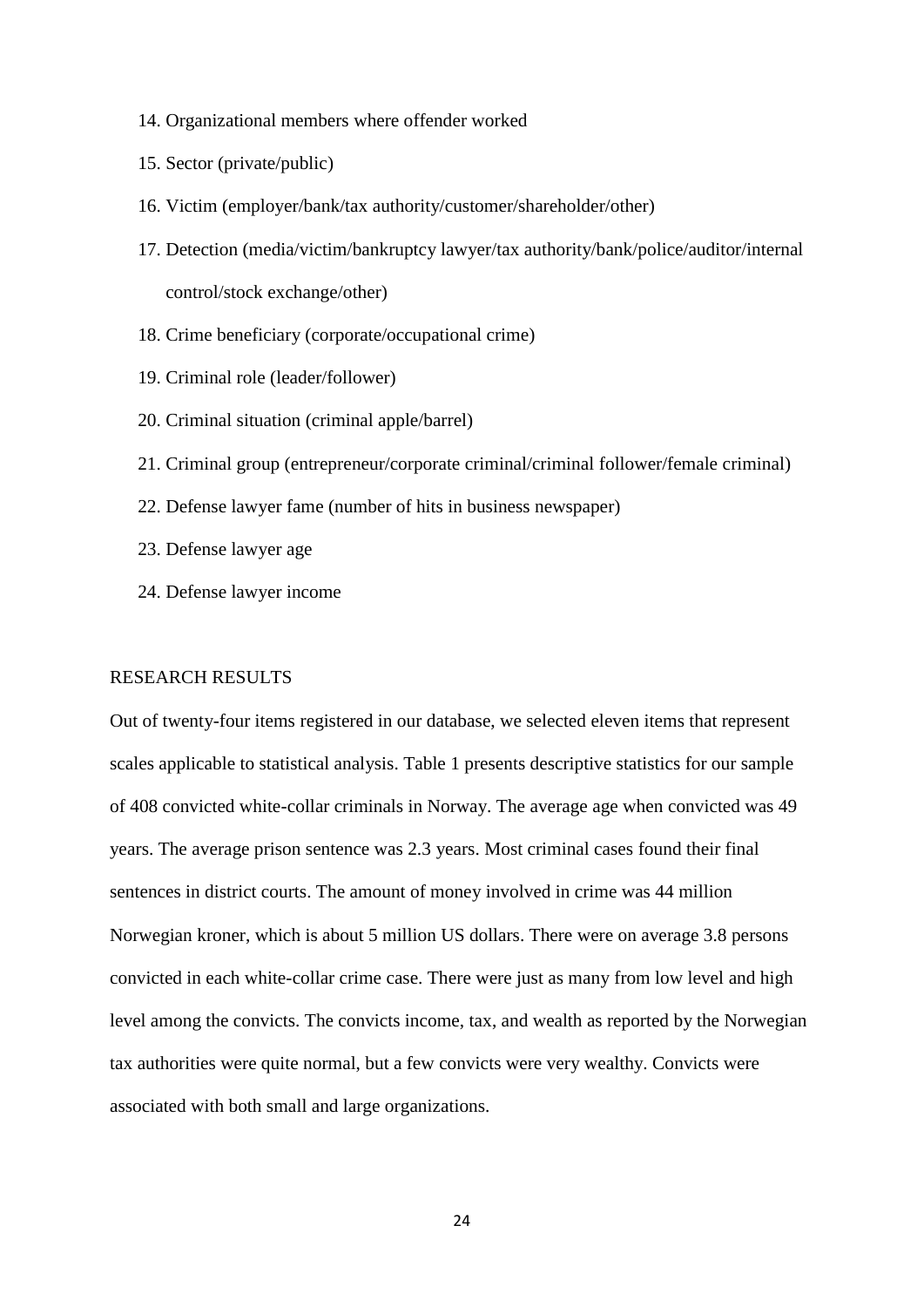Table 2 presents correlation coefficients for our set of items. Offender age when convicted is significantly correlated with crime amount, elite level (negative), personal income, personal tax paid, and the size of the organization measured in revenue and employees. The prison sentence is correlated with crime amount and number of persons convicted in the case.

| <b>Item</b>               | <b>Mean</b> | <b>Minimum</b> | <b>Maximum</b> | <b>Std.</b> deviation |
|---------------------------|-------------|----------------|----------------|-----------------------|
| Age when convicted        | 49 years    | 25 years       | 77 years       | 11 years              |
| Prison sentence           | 2.3 years   | .04 years      | 9 years        | 1.8 years             |
| Court level               | 1.5         |                | 3              | $.6\,$                |
| Crime amount              | 44 million  | 1 million      | 1 200 million  | 146 million           |
| Convicted persons         | 3.8 persons | 1 person       | 15 persons     | 3.2 persons           |
| White-collar level        | 2.0         | 1              | 3              | .7                    |
| Personal income           | 446 406     | $\Omega$       | 14 000 000     | 1 070 426             |
| Personal tax              | 206 736     | $\Omega$       | 7 000 000      | 522 570               |
| Personal wealth           | 2 760 702   | $\overline{0}$ | 159 000 000    | 12 808 590            |
| Revenue of organization   | 321 million | $\overline{0}$ | 9 000 million  | 990 million           |
| Employees in organization | 210 persons | $\overline{0}$ | 8 000 persons  | 861 persons           |

**Table 1** *Descriptive statistics for 408 convicted white-collar criminals in Norway*

We now apply ten out of eleven items as potential predictors of the eleventh item, which is the prison sentence in terms of incarceration length. Our regression model shows that the set of ten items are significant predictors of prison length with an adjusted R square of .09 and a statistical significance of .000 in the ANOVA calculation. Table 3 lists coefficients for all ten items.

It is interesting to note that among ten items, three items are significant determinants of prison sentence. The most significant predictor is crime amount, where a larger amount of money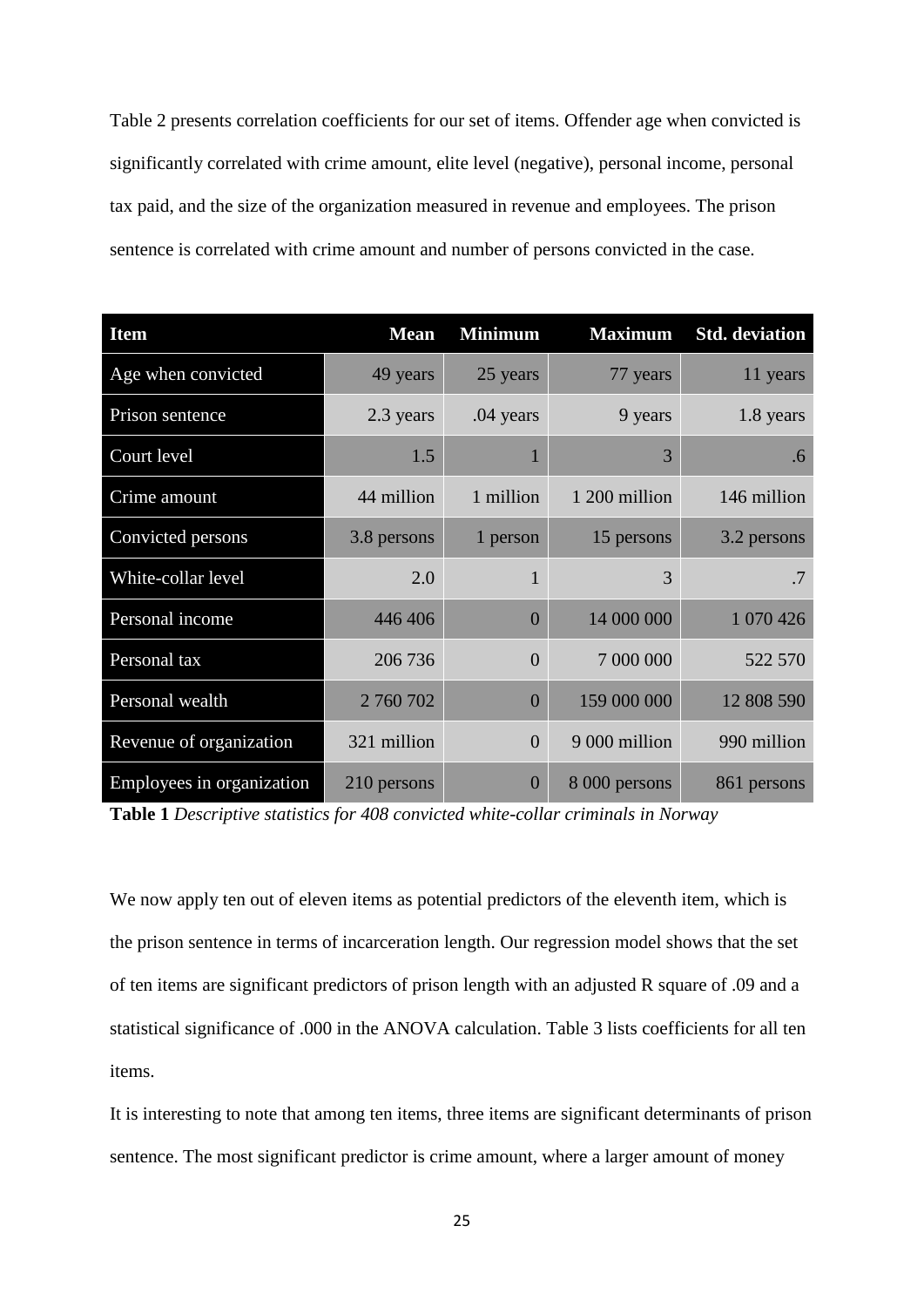involved in financial crime leads to a longer incarceration period. In addition, offenses in larger organizations measured in revenue and employees can cause a longer incarceration period.

|         | Age          | Prison | Court              | Amount       | Persons      | Level                       | Income       | $\rm{Lax}$         | Wealth              | Revenue             | People       |
|---------|--------------|--------|--------------------|--------------|--------------|-----------------------------|--------------|--------------------|---------------------|---------------------|--------------|
| Age     | $\mathbf{1}$ | $.1^*$ | $.1$ <sup>**</sup> | $.2^{**}$    | $-.1$        | $-.3***$                    | $.1***$      | $.1$ <sup>**</sup> | $\cdot$ 1           | $.2^{**}$           | $.2**$       |
| Prison  |              | $1\,$  | $.1\sp{*}$         | $.2^{**}$    | $.1\sp{*}$   | $\text{-}.1\ensuremath{^*}$ | $-0$         | $-0$               | $\cdot$ 1           | $\boldsymbol{0}$    | $-0$         |
| Court   |              |        | $\mathbf{1}$       | $.2^{**}$    | $-0$         | $-.2$ **                    | $-0$         | $-0$               | 0.                  | $-.0$               | $-.1$        |
| Amount  |              |        |                    | $\mathbf{1}$ | $.0\,$       | $\text{-}.1\sp{*}$          | $-0$         | $-0$               | 0.                  | $\cdot$             | $.0\,$       |
| Persons |              |        |                    |              | $\mathbf{1}$ | $.1^{\ast\ast}$             | $-0$         | $-0$               | $-0$                | $-.0$               | $\hbox{-}.0$ |
| Level   |              |        |                    |              |              | $\mathbf{1}$                | $-.2$ **     | $-.2$ <sup>*</sup> | $-.2$ <sup>**</sup> | $-.2$ <sup>**</sup> | $-.2**$      |
| Income  |              |        |                    |              |              |                             | $\mathbf{1}$ | $.9***$            | $.2^{**}$           | $.5***$             | $.5***$      |
| Tax     |              |        |                    |              |              |                             |              | $\mathbf{1}$       | $.5***$             | $.5***$             | $.5***$      |
| Wealth  |              |        |                    |              |              |                             |              |                    | $\mathbf{1}$        | $.1$ <sup>**</sup>  | $.1\ast$     |
| Revenue |              |        |                    |              |              |                             |              |                    |                     | $\mathbf{1}$        | .9**         |
| People  |              |        |                    |              |              |                             |              |                    |                     |                     | $\mathbf{1}$ |

**Table 2** *Correlation coefficients for items regarding white-collar criminals*

# DISCUSSION

While our research hypotheses were concerned with varying intentions to commit white-collar crime, our empirical study was concerned with actual white-collar offenses. Bridging the two topics is not easy. We would like to derive from the empirical study some insights regarding financial motive, organizational opportunity, personal willingness, and tendency to commit crime.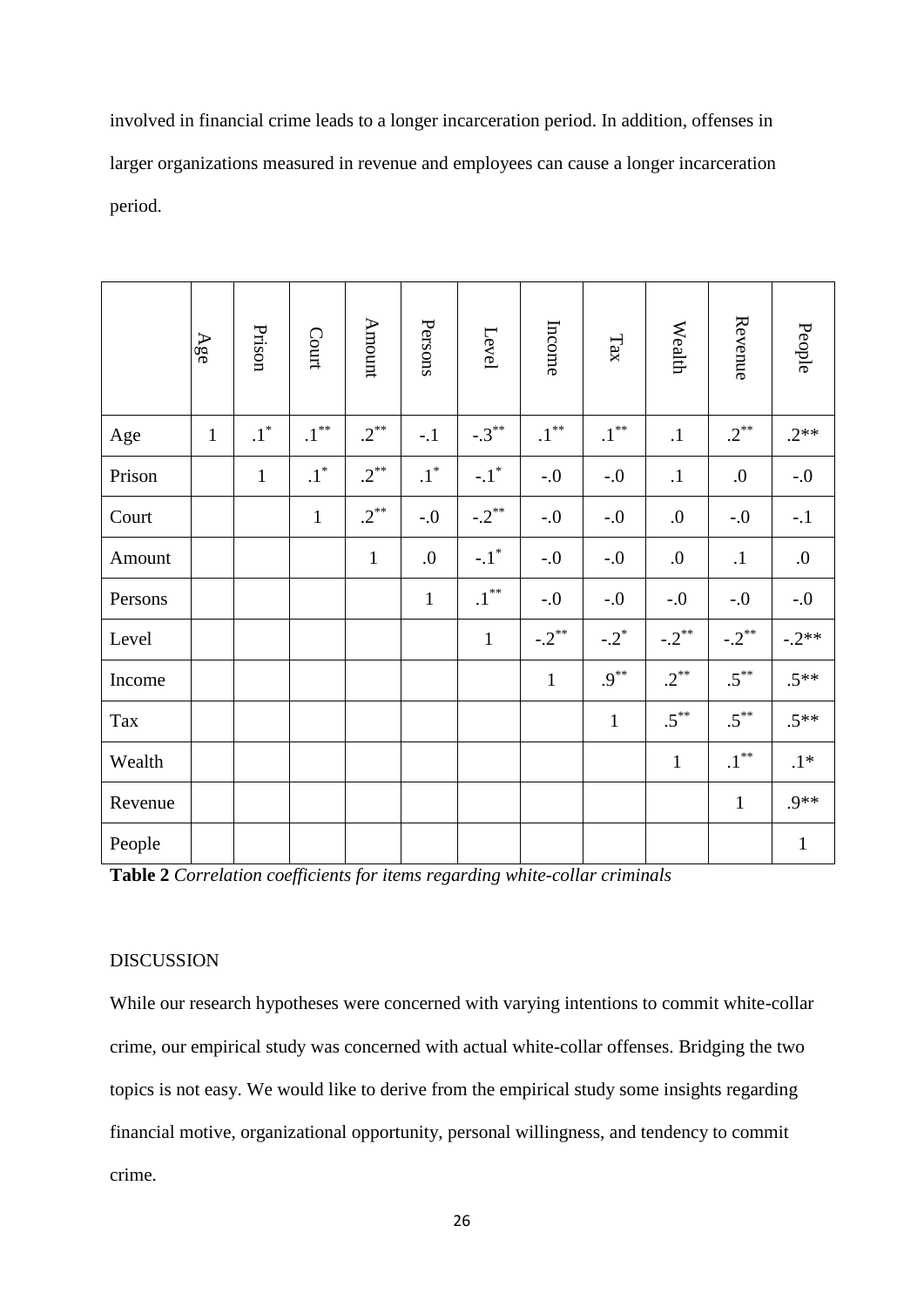|                  | Error       | <b>B</b> eta |         | t-value  |      |  |
|------------------|-------------|--------------|---------|----------|------|--|
| (Constant)       | 1.594       | .586         |         | 2.722    | .007 |  |
| Age              | .006        | .009         | .036    | .696     | .487 |  |
| Court level      | .197        | .144         | .068    | 1.373    | .171 |  |
| Amount           | .002        | .001         | .198    | 3.984    | .000 |  |
| Persons          | .062        | .028         | .108    | 2.226    | .027 |  |
| Elite level      | $-.159$     | .131         | $-.064$ | $-1.213$ | .226 |  |
| Income           | $-3.541E-7$ | .000         | $-.209$ | $-.658$  | .511 |  |
| <b>Tax</b>       | 4.631E-7    | .000         | .134    | .366     | .715 |  |
| Wealth           | 5.999E-9    | .000         | .042    | .382     | .703 |  |
| Revenue          | .001        | .000         | .500    | 2.619    | .009 |  |
| <b>Employees</b> | $-.001$     | .000         | $-.484$ | $-2.551$ | .011 |  |

 $\overline{\phantom{0}}$ 

 $\begin{array}{c} \hline \end{array}$ 

**Table 3** *Regression analysis with prison sentence as the dependent variable*

In terms of financial motive, it is relevant to note in Table 2 that crime amount and age have a positive and significant correlation coefficient, while crime amount and elite level have a negative and significant correlation coefficient. We can thus suggest that the motive increases with age and with reduced level of influence. While certainly not obvious, we can claim that amount, age and level represent willingness that influences criminogenity in Figure 1. In terms of organizational opportunity, we expect an opposite effect of white-collar level, where individuals at higher levels have more opportunity to commit and conceal financial crime. We may also suggest that organizational opportunity increases with the size of the organization in terms of revenue and employees. However, again this kind of substitution of items into a causal relationship is indeed questionable. Nevertheless, we can claim that level, revenue, and employees represent organizational opportunity that influences criminogenity in Figure 1.

In terms of personal willingness, we can argue that either poor members of the elite are more eager, or we can argue that rich members of the elite are greedier. We can also argue that when there are more persons participating in the crime, the individual willingness will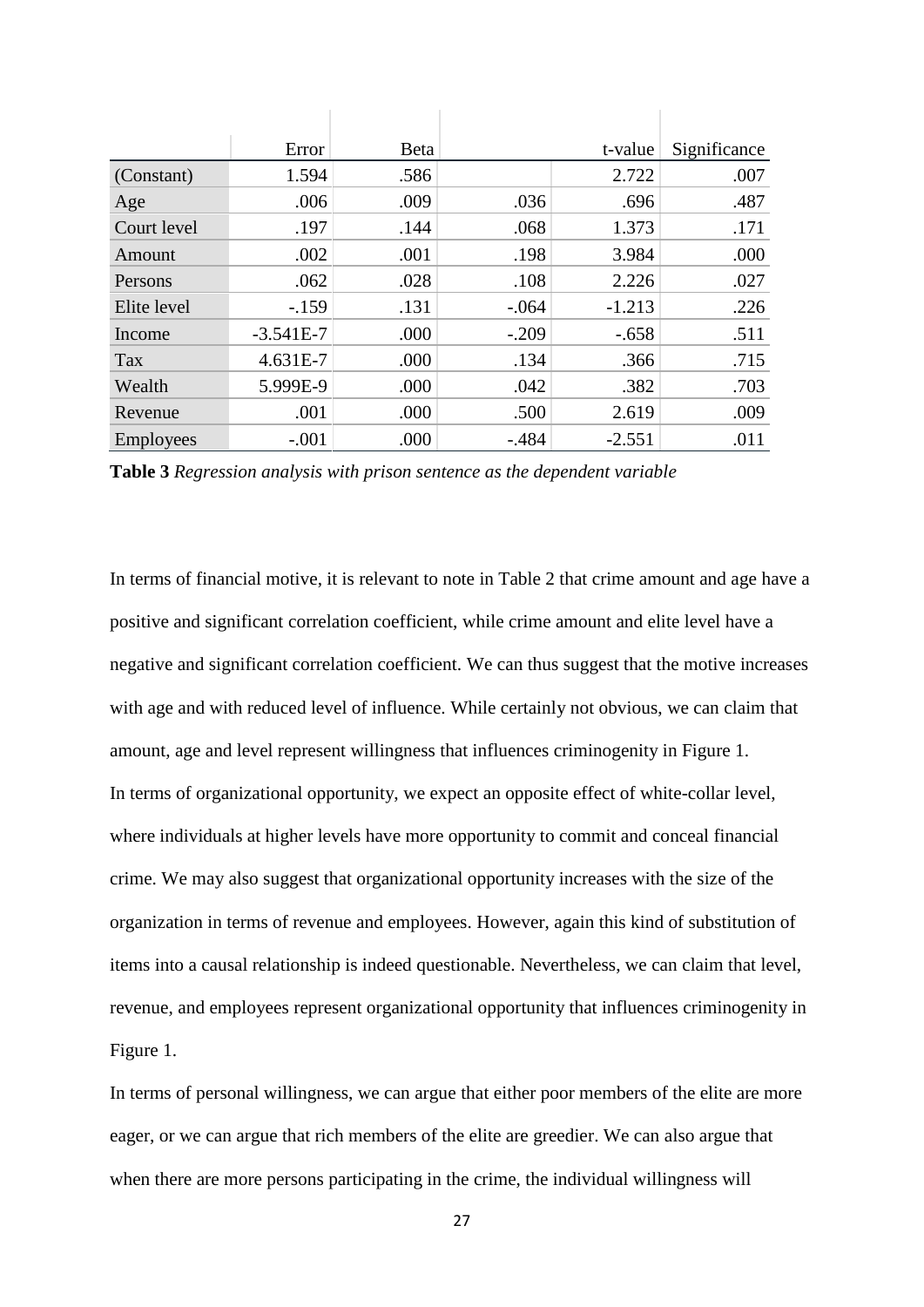increase. We thus can claim that personal income, personal wealth as well as the number of convicted persons represent individual opportunity that influences criminogenity in Figure 1. Finally, we need to select item(s) that can represent the tendency to commit white-collar crime, which is our criminogenity. One idea is to let prison sentence represent criminogenity, where the tendency might seem stronger the longer incarceration that the court passed on the offender.

Again, this is speculative, but an approach as testing the research model in Figure 1. Table 3 provides us with some answers given all our assumptions:

Hypothesis 1: Financial motive (amount, age, and level) is a significant predictor of the tendency to commit white-collar crime (criminogenity), where the crime amount is the significant item.

Hypothesis 2: Organizational opportunity (level, revenue, and employees) is a significant predictor of the tendency to commit white-collar crime (criminogenity), where both organizational revenue and number of employees as indicators of organization size are significant items.

Hypothesis 3: Personal willingness (income, wealth, and participants) is a significant predictor of the tendency to commit white-collar crime (criminogenity), where the number of persons involved in each criminal case is a significant item.

We find support for all three hypotheses in the research model in Figure 1. We do not attempt at this stage to transform the research model in Figure 3 with six hypotheses into items that we can apply from our data set. Rather, we are hopeful that future researchers can find a way of empirical study of intentions to commit crime based on convenience theory.

#### **CONCLUSION**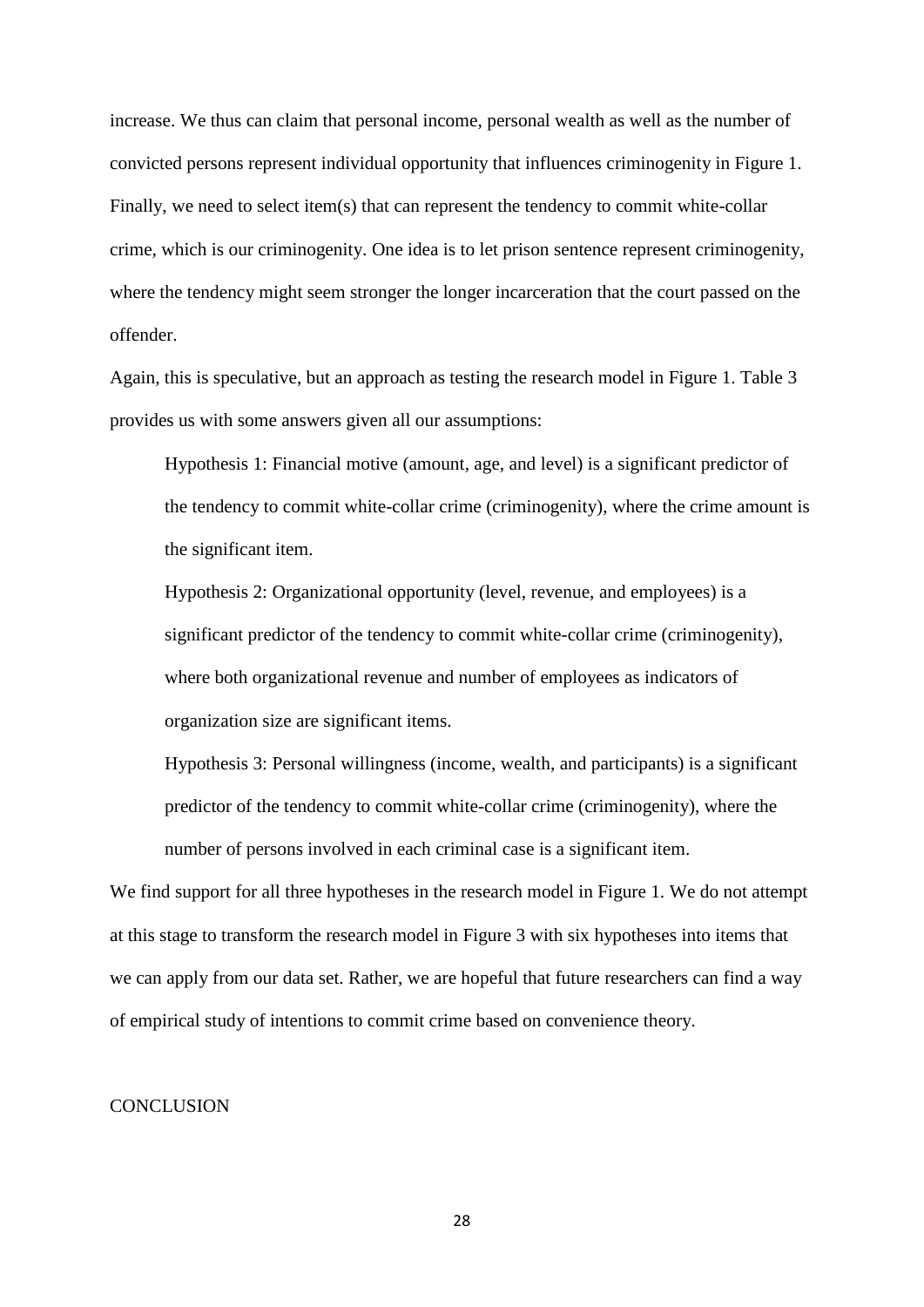Convenience is a key concept to understand the white-collar crime phenomenon. Executives and other offenders in the elite in society may choose illegal means to reach their objectives in terms of fraud, corruption, embezzlement, and other forms of financial crime. We have conceptualized their intentions or tendency to commit and conceal crime in terms of criminogenity in this article by two research models and associated hypotheses, but empirical data on offender tendencies are hard to collect. Therefore, we used data from a sample of convicted white-collar criminals to establish statistical relationships where motive, opportunity, and willingness as significant predictors of crime. We hope that future research can identify and explore data sources that more directly can test causal relations as well as interactions as suggested by the convenience triangle. If relevant data are obtainable, then a structural equation model might be developed to integrate both causality and interaction effects as suggested by the theory of convenience.

#### REFERENCES

Adler, Paul S. and Seok-Woo Kwon. 2002. "Social Capital: Prospects for a New Concept." *Academy of Management Review* 27 (1):17-40.

Agnew, Robert. 2014. "Social Concern and Crime: Moving Beyond the Assumption of Simple Self-interest." *Criminology* 52 (1):1-32.

Aguilera, Ruth V., William Q. Judge, and Siri A. Terjesen. 2018. "Corporate Governance Deviance." *Academy of Management Review* 43 (1):87-109.

Arjoon, Surendra. 2008. "Slippery When Wet: The Real Risk in Business." *Journal of Markets & Morality* 11 (1):77-91.

Baird, Jane E. and Robert C. Zelin. 2009. "An Examination of the Impact of Obedience Pressure on Perceptions of Fraudulent Acts and the Likelihood of Committing Occupational Fraud." *Journal of Forensic Studies in Accounting and Business* 1 (1):1-14.

Benartzi, Shlomo, John Beshears, Katherine L. Milkman, Cass R. Sunstein, Richard H. Thaler, Maya Shankar, Will Tucker-Ray, William J. Congdon, and Steven Galing. 2017. "Should Governments Invest more in Nudging?" *Psychological Science* 28 (8):1041-55.

Benson, Michael L. and Sally S. Simpson. 2015. *Understanding White-Collar Crime: An Opportunity Perspective.* New York, NY: Routledge.

Bernburg, Jon G., Marvin D. Krohn, and Craig J. Rivera. 2006. "Official Labeling, Criminal Embeddedness, and Subsequent Delinquency." *Journal of Research in Crime and Delinquency* 43 (1):67-88.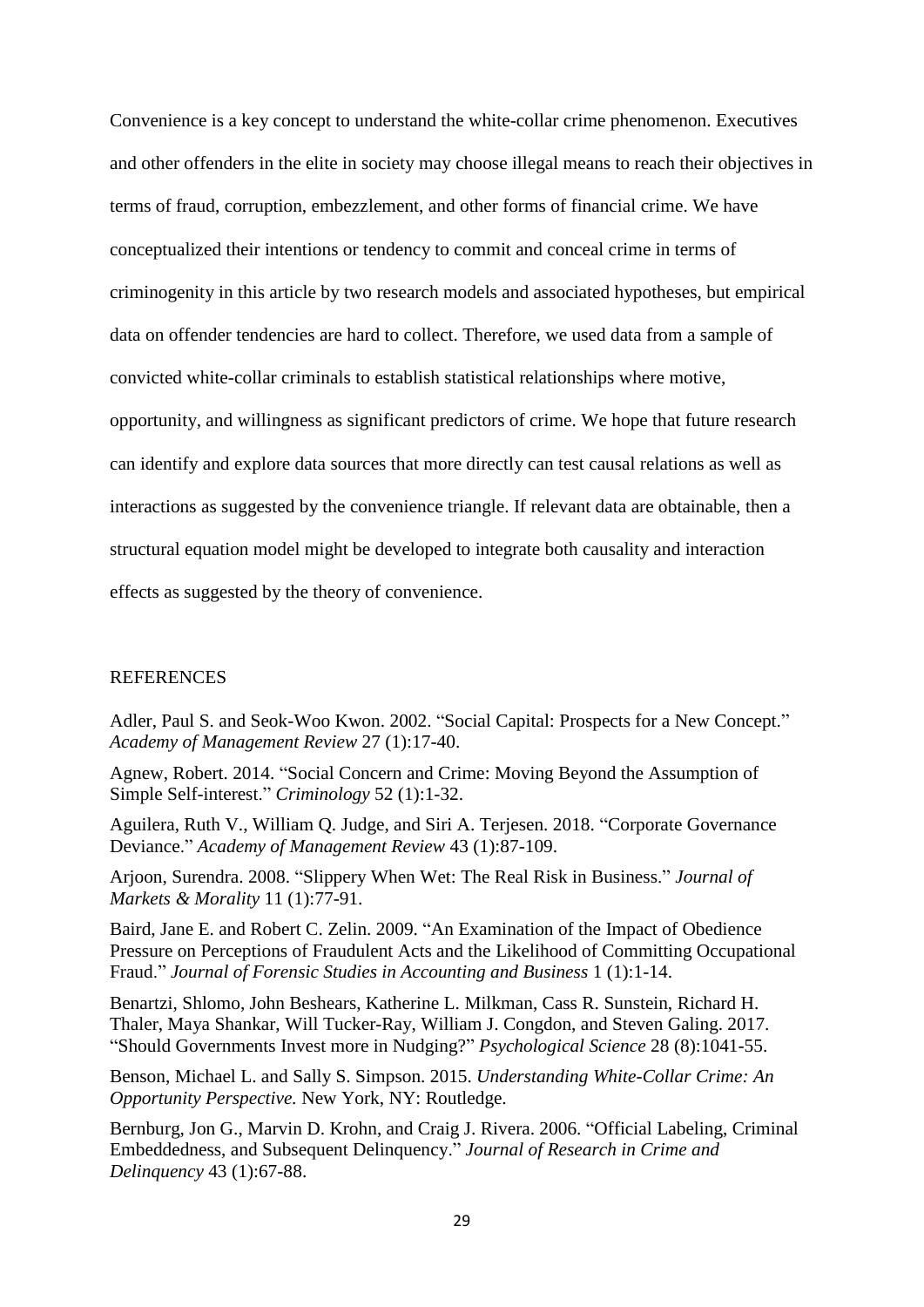Bosse, Douglas A. and Robert A. Phillips. 2016. "Agency Theory and Bounded Self-Interest." *Academy of Management Review* 41 (2):276-97.

Chan, Fiona and Carole Gibbs. 2020. "Integrated theories of white-collar and corporate crime." Pp. 191-208 in *The Handbook of White-Collar Crime*, edited by Melissa L. Rorie. Hoboken, NJ: Wiley & Sons, chapter 13.

Chatterjee, Arijit and Timothy G. Pollock. 2017. "Master of Puppets: How Narcissistic CEOs Construct their Professional Worlds." *Academy of Management Review* 42 (4):703-25.

Chrisman, James J., Jess H. Chua, Franz W. Kellermanns, and Erick P. C. Chang. 2007. "Are Family Managers Agents or Stewards? An Exploratory Study in Privately Held Family Firms." *Journal of Business Research* 60 (10):1030-38.

Cleff, Thomas, Gabriele Naderer, and Jürgen Volkert. 2013."Motives behind White-Collar Crime: Results of a Quantitative Study in Germany." *Society and Business Review* 8 (2):145- 159.

Cohen, Lawrence E. and Marcus Felson. 1979. "Social Change and Crime Rate Trends: A Routine Activity Approach." *American Sociological Review* 44:588-608.

Comey, James B. 2009. "Go Directly to Prison: White Collar Sentencing after the Sarbanes-Oxley Act." *Harvard Law Review* 122:1728-49.

Craig, Jessica M. and Nicole L. Piquero. 2017. "Sensational Offending: An Application of Sensation Seeking to White-Collar and Conventional Crimes." *Crime & Delinquency* 63 (11):1363-82.

Cressey, Donald R. 1972*. Criminal Organizations: Its Elementary Forms.* New York, NY: Harper & Row.

Dodge, Mary. 2009. *Women and White-Collar Crime*. Upper Saddle River, NJ: Prentice Hall.

Dugstad, Line. 2010. "Ber om politietterforsking" (Asks for police investigation). Daily Norwegian business newspaper *Dagens Næringsliv*, Tuesday, December 28, page 6.

Eberly, Marion B., Erica C. Holley, Michael D. Johnson, and Terence R. Mitchell. 2011. "Beyond Internal and External: A Dyadic Theory of Relational Attributions." *Academy of Management Review* 36 (4):731-53.

Eisenhardt, Kathleen M. 1985. "Control: Organizational and Economic Approaches." *Management Science* 31 (2):134-49.

Engdahl, Oskar. 2015. "White-collar Crime and First-time Adult-onset Offending: Explorations in the Concept of Negative Life Events as Turning Points." *International Journal of Law, Crime and Justice* 43 (1):1-16.

Farquhar, Jillian D. and Jennifer Rowley. 2009. "Convenience: A Services Perspective." *Marketing Theory* 9 (4):425-438.

Fehr, Ryan, Kai C. Yam, and Carolyn Dang. 2015. "Moralized Leadership: The Construction and Consequences of Ethical Leader Perceptions." *Academy of Management Review* 40 (2):182-209.

Ferraro, Fabrizio, Jeffrey Pfeffer, and Robert I. Sutton. 2005. "Economics Language and Assumptions: How Theories can become Self-fulfilling." *Academy of Management Review* 30  $(1):8-24.$ 

Friedrichs, David O., Isabel Schoultz, and Alexandra Jordanoska. 2018. *Edwin H. Sutherland, Routledge Key Thinkers in Criminology.* London, UK: Routledge.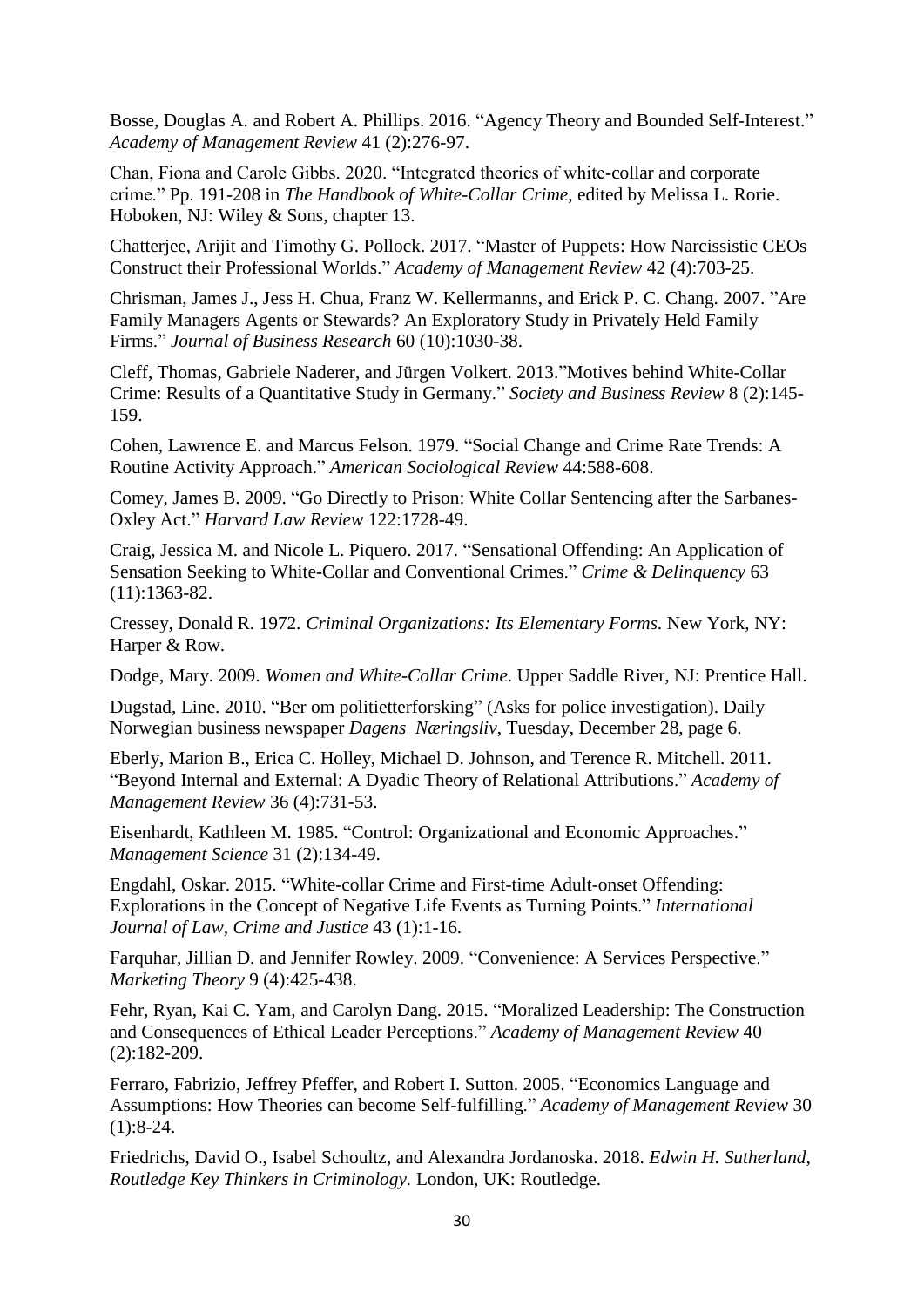Froggio, Giacinto and Robert Agnew. 2007. "The Relationship between Crime and 'Objective' versus 'Subjective' Strains." *Journal of Criminal Justice* 35:81-7.

Galvin, Benjamin M., Donald Lange, and Blake E. Ashforth, B.E. 2015. "Narcissistic Organizational Identification: Seeing Oneself as Central to the Organization's Identity." *Academy of Management Review* 40 (2):163-81.

Goldstraw-White, Janice. 2012. *White-Collar Crime: Accounts of Offendig Behaviour*. London, UK: Palgrave Macmillan.

Gottfredson, Michael R. and Travis Hirschi. 1990. *A General Theory of Crime.* Stanford, CA: Stanford University Press.

Gottschalk, Petter. 2017. "Convenience in White-Collar Crime: Introducing a Core Concept." *Deviant Behavior* 38 (5):605-619.

Gottschalk, Petter. 2019. *Convenience Triangle in White-Collar Crime – Case Studies of Fraud Examinations*. Cheltenham, UK: Edward Elgar Publishing.

Haakaas, Einar. 2011. "Fylte Konas Konto med Kundepenger" ("Filled the Wife's Account with Customer Money"). Daily Norwegian newspaper *Aftenposten*, Business section, Tuesday, September 2, page 16.

Hansen, Laura L. 2020. "Review of the book 'Convenience Triangle in White-Collar Crime: Case Studies of Fraud Examinations'." *ChoiceConnect* 57 (5), Middletown, CT: Association of College and Research Libraries.

Higgins, E. Tory. 1997. "Beyond Pleasure and Pain." *American Psychologist* 52:1280-1300.

Hoffmann, John P. 2002. "A Contextual Analysis of Differential Association, Social Control, and Strain Theories of Delinquency." *Social Forces* 81 (3):753-85.

Huang, Laura and Andrew P. Knight. 2017. "Resources and Relationships in Entrepreneurship: An Exchange Theory of the Development and Effects of the Entrepreneur-Investor Relationship." *Academy of Management Review* 42 (1):80-102.

Jonnergård, Karin, Anna Stafsudd, and Ulf Elg. 2010. "Performance Evaluations as Gender Barriers in Professional Organizations: A Study of Auditing Firms." *Gender, Work and Organization* 17 (6):721-47.

Kaptein, Muel and Martien van Helvoort. 2019. "A Model of Neutralization Techniques." *Deviant Behavior* 40 (10):1260-85.

Karim, Khondkar E. and Philip H. Siegel. 1998. "A Signal Detection Theory Approach to Analyzing the Efficiency and Effectiveness of Auditing to Detect Management Fraud." *Managerial Auditing Journal*, 13 (6):367-75.

Keil, Mark, Amrit Tiwana, Robert Sainsbury, Sweta Sneha. 2010. "Toward a Theory of Whistleblowing Intentions: A Benefit-Cost Differential Perspective." *Decision Sciences* 41 (4):787-812.

Kleppe, Mads K. 2012. "Tromsdal tiltalt for ti luksusbilbedragerier" (Tromsdal charged for ten luxury car frauds), daily Norwegian financial newspaper *Finansavisen*, Wednesday, February 1, pages 16-7.

Langton, Lynn and Nicole L. Piquero. 2007. "Can General Strain Theory Explain White-Collar Crime? A Preliminary Investigation of the Relationship between Strain and Select White-Collar Offenses." *Journal of Criminal Justice* 35:1-15.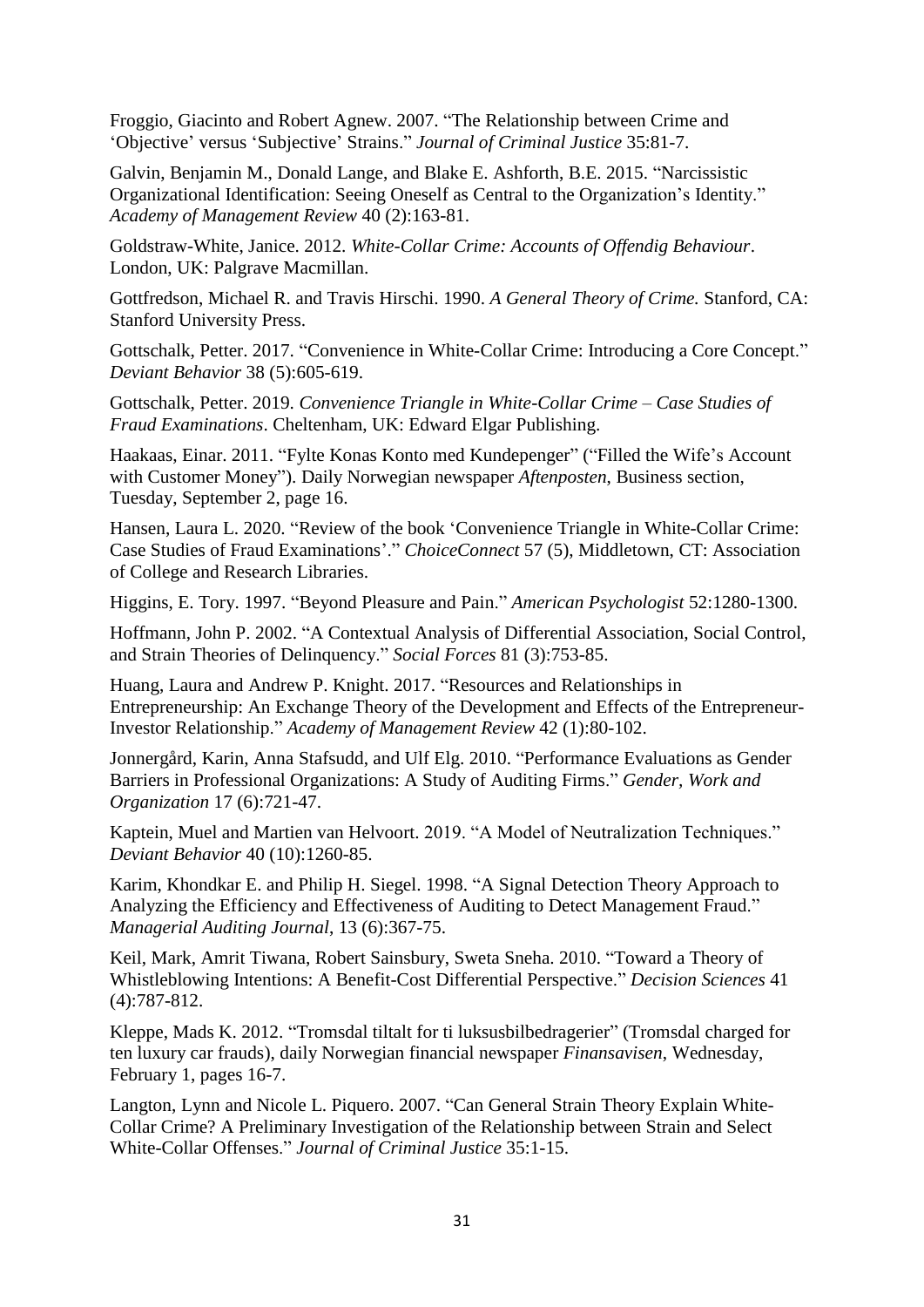Lee, Fiona H.Y. and Robert J. Robinson. 2000. "An Attributional Analysis of Social Accounts: Implications of Playing the Blame Game." *Journal of Applied Social Psychology* 30 (9):1853-79.

Leigh, Anne C., David A. Foole, William R. Clark, Jamie L. Lewis. 2010. "Equity Sensitivity: A Triadic Measure and Outcome/Input Perspectives." *Journal of Managerial Issues* 22 (3):286-305 .

Leonard, William N. and Marvin G. Weber. 1970. "Automakers and Dealers: A Study of Criminogenic Market Forces." *Law & Society Review* 4 (3):407-24.

Logan, Matthew W., Mark A. Morgan, Michael L. Benson, and Francis T. Cullen. 2019. "Coping with Imprisonment: Testing the Special Sensitivity Hypothesis for White-Collar Offenders." *Justice Quarterly* 36 (2):225-54.

Mai, Huynh T. X. and Svein O. Olsen. 2016. «Consumer Participation in Self-Production: The Role of Control Mechanisms, Convenience Orientation, and Moral Obligation." *Journal of Marketing Theory and Practice* 24 (2):209-223.

Maslow, Abraham H. 1943. "A theory of human Motivation." *Psychological Review* 50:370- 96.

Mawritz, Mary B., Rebecca L. Greenbaum, Marcus M. Butts, and Katrina A. Graham. 2017. "I Just Can't Control Myself: A Self-Regulation Perspective on the Abuse of Deviant Employees." *Academy of Management Journal* 60 (4):1482-1503.

Naylor, Ronald T. 2003. "Towards a General Theory of Profit-Driven Crimes." *British Journal of Criminology* 43:81-101.

Obodaru, Otilia. 2017. "Forgone, but not Forgotten: Toward a Theory of Forgone Professional Identities." *Academy of Management Journal* 60 (2):523-53.

Olafsen, Anja H., Christopher P. Niemiec, Halgeir Halvari, Edward L. Deci, and Geoffrey C. Williams. 2017. "On the Dark Side of Work: A Longitudinal Analysis using Selfdetermination Theory." *European Journal of Work and Organizational Psychology* 26 (2):275-85.

Onna, Joost H.R. and Adriaan J.M. Denkers. 2019. "Social Bonds and White-Collar Crime: A Two-Study Assessment of Informal Social Controls in White-Collar Offenders". *Deviant Behavior* 40 (10):1206-25.

Ouimet, Gerard. 2010. "Dynamics of Narcissistic Leadership in Organizations." *Journal of Managerial Psychology* 25 (7):713-26.

Patel, Pankaj C. and Danielle Cooper. 2014. "Structural Power Equality between Family and Nonfamily TMT Members and the Performance of Family Firms." *Academy of Management Journal* 57 (6):1624-49.

Petrocelli, Matthew, Alex R. Piquero, and Michael R. Smith. 2003. "Conflict Theory and Racial Profiling: An Empirical Analysis of Police Traffic Stop Data." *Journal of Criminal Justice* 31:1-11.

Pillay, Soma and Ron Kluvers. 2014. "An Institutional Theory Perspective on Corruption: The Case of a Developing Democracy." *Financial Accountability & Management* 30 (1):95- 119.

Piquero, Nicole L. 2012. "The Only Thing we have to Fear is Fear Itself: Investigating the Relationship between Fear of Falling and White-Collar Crime." *Crime and Delinquency* 58 (3):362-79.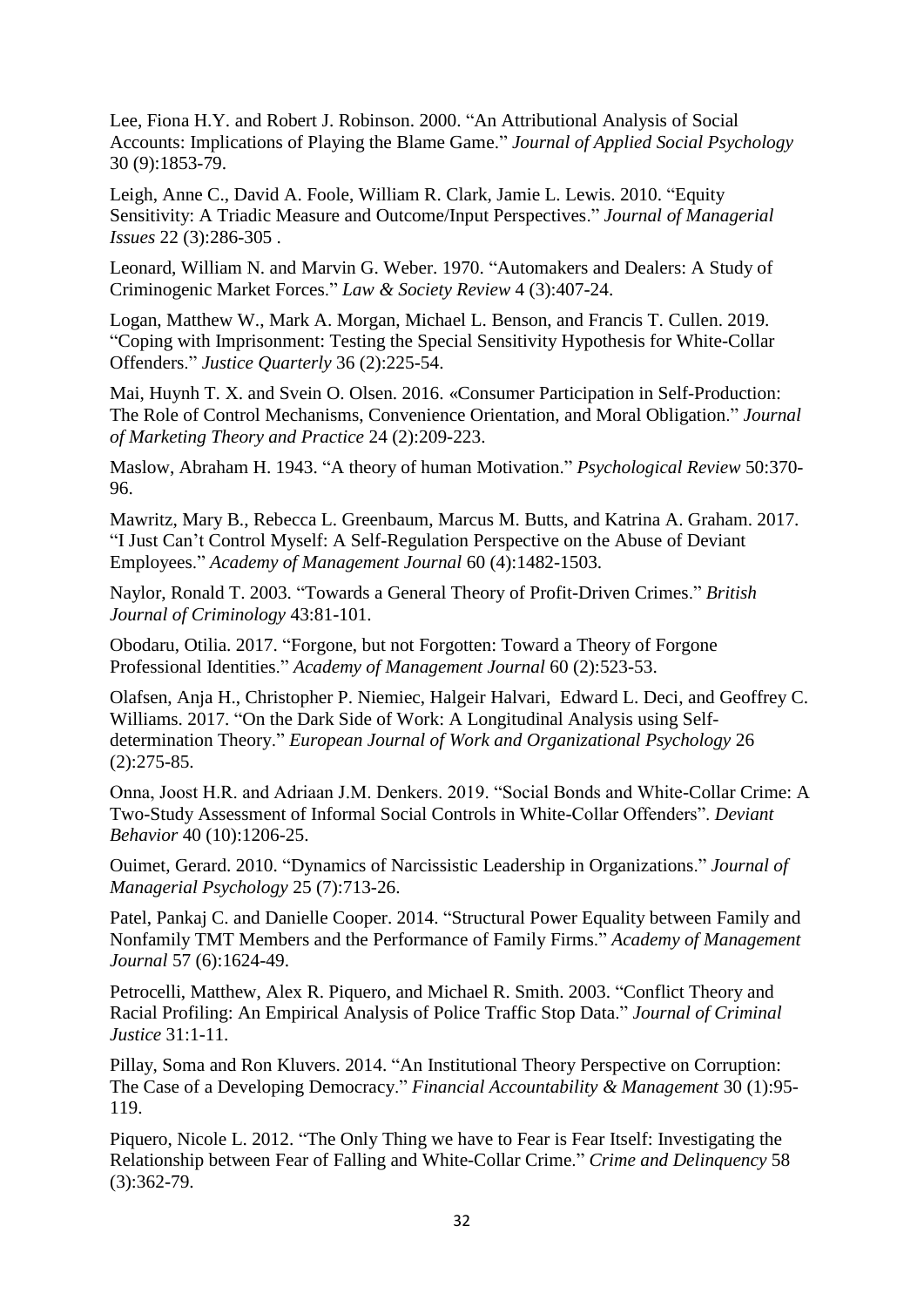Piquero, Nicole L. 2018. "White-Collar Crime is Crime: Victims Hurt Just the Same." *Criminology & Public Policy* 17:595–600.

Pontell, Henry N., William K. Black, and Gilbert Geis. 2014. "Too Big to Fail, Too Powerful to Jail? On the Absence of Criminal Prosecutions after the 2008 Financial Meltdown." *Crime, Law and Social Change* 61:1-13.

Pratt, Travis C. and Francis T. Cullen. 2005. "Assessing Macro-level Predictors and Theories of Crime: A Meta-analysis." *Crime and Justice* 32:373-450.

Ramoglou, Stratos and Eric W.K. Tsang. 2016. "A realist perspective of entrepreneurship: Opportunities as propensities." *Academy of Management Review* 41:410-34.

Rodriguez, Peter, Klaus Uhlenbruck, and Lorraine Eden. 2005. "Government Corruption and the Entry Strategies of Multinationals." *Academy of Management Review* 30 (2):383-96.

Sampson, Robert J. and John H. Laub. 1993. *Crime in the Making. Pathways and Turning Points Through Life*, Cambridge, MA: Harvard University Press.

Schnatterly, Karen, K. Ashley Gangloff, and Anja Tuschke. 2018. "CEO Wrongdoing: A Review of Pressure, Opportunity, and Rationalization." *Journal of Management* 44 (6):2405- 32.

Schoepfer, Andrea and Nicole L. Piquero. 2006. "Exploring White-Collar Crime and the American Dream: A Partial Test of Institutional Anomie Theory." *Journal of Criminal Justice*, 34:227-35.

Siponen, Mikko and Anthony Vance. 2010. "Neutralization: New Insights into the Problem of Employee Information Security Policy Violations." *MIS Quarterly* 34 (3):487-502.

Steden, Ronald, Hans Boutellier, Ruben D. Scholte, and Merijn Heijnen. 2013. "Beyond Crime Statistics: The Construction and Application of a Criminogenity Monitor in Amsterdam." *European Journal on Criminal Policy and Research* 19:47-62.

Sutherland, Edwin H. 1983. *White Collar Crime – The Uncut Version*, New Haven, CT: Yale University Press.

Sykes, Gresham and David Matza. 1957. "Techniques of Neutralization: A Theory of Delinquency." *American Sociological Review* 22 (6):664-70.

Thaxton, Sherod and Robert Agnew. 2018. "When Criminal Coping is Likely: An Examination of Conditioning Effects in General Strain Theory." *Journal of Quantitative Criminology* 34:887-920.

Vasiu, Viviani I. and Ellen S. Podgor. 2019. "Organizational Opportunity and Deviant Behavior: Convenience in White-Collar Crime." *Criminal Law and Criminal Justice Books*, Rutgers, the State University of New Jersey, July, www.clcjbooks.rutgers.edu.

Victor, Bart and John B. Cullen. 1988. "The Organizational Bases of Ethical Work Climates." *Administrative Science Quarterly* 33:101-25.

Wagner, Robert E. 2011. "Gordon Gekko to the Rescue? Insider Trading as a Tool to Combat Accounting Fraud." *University of Cincinnati Law Review*, 79:973-1017.

Weick, Karl 1995. *Sensemaking inOorganizations.* Thousand Oaks, CA: Sage.

Welsh, David T., Lisa D. Oronez, Deirdre G. Snyder, and Michael S. Christian. 2014. "The Slippery Slope: How Small Ethical Transgressions Pave the Way for Larger Future Transgressions." *Journal of Applied Psychology* 100 (1):114-27.